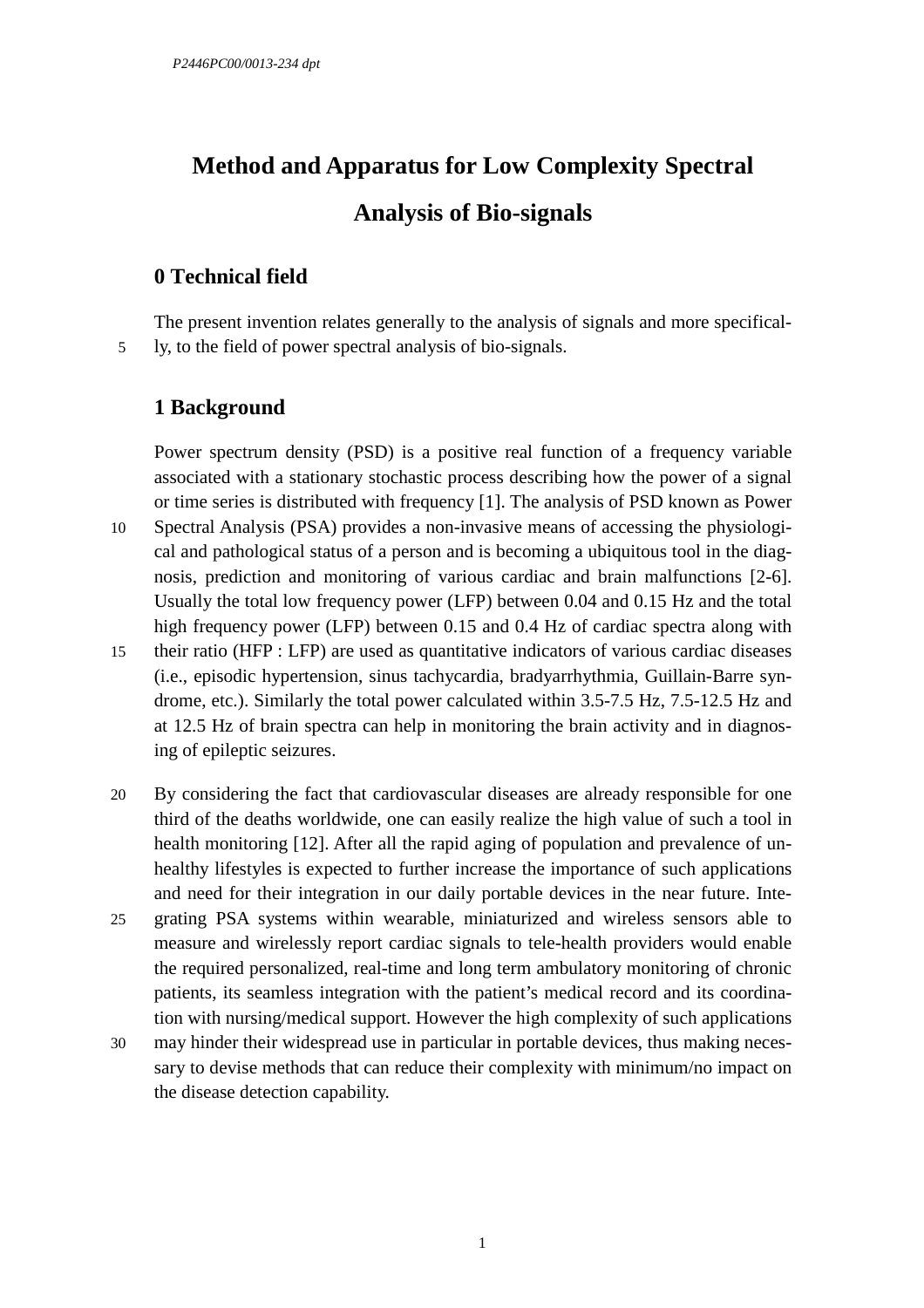#### **1.1 State of the Art**

Traditionally the PSA of Heart Rate Variability involves the extraction of time intervals between successive heart beats (RR intervals) from a continuous ECG of a person and the estimation of a periodogram by using Fast Fourier Transform (FFT) or

- 5 autoregressive (AR) modeling [2-6]. In these processes, as the RR-intervals are not evenly spaced data, the calculation of PSD requires re-sampling that is usually done by different interpolation methods. However, such methods alter the frequency contents of the signal due to the nonlinear low pass filtering effect [14]. Specifically, if the time series contains inappropriate or missing samples i.e. in heart rate time series,
- 10 PSD estimates can be severely affected and in such cases resampling is further complicated by the need to infer probable values as replacements.

To circumvent the issues of such methods Lomb periodogram was introduced as a method for deriving the PSD of unevenly spaced data without the need for interpolation and re-sampling [7, 19]. The Lomb method uses least squares fitting to estimate 15 the amplitude of a given sinusoid with angular frequency *ωj* over non-uniformly sampled data. In other words, the power of the given sinusoid  $P_N(\omega_j)$  is computed from the data points using a least squares fit to the model:

$$
\mathbf{x}(t_i) = \mathbf{A}\mathbf{cos}(\omega_j t_i) + \mathbf{B}\mathbf{sin}(\omega_j t_i) + \mathbf{n}(t_i)
$$
(1)

for  $i=0,1,...,N$ , where  $n(t_i)$  is noise. As the Lomb method evaluates data and sines and cosines only at times  $t_i$  that are actually measured, weighting the data on a "per 20 point" basis rather than on a "per time interval" basis, it is suitable for the analysis of non-uniform data. The Lomb periodogram of a non-periodic signal  $x_j$  is given by:

$$
\boldsymbol{P}_N(\boldsymbol{\omega}) = \frac{1}{2\sigma^2} \left\{ \frac{\left[\sum(x_j - \mu)\cos\omega(t_j - \tau)\right]^2}{\sum\cos^2\omega(t_j - \tau)^2} + \frac{\left[\sum(x_j - \mu)\sin\omega(t_j - \tau)\right]^2}{\sum\sin^2\omega(t_j - \tau)^2} \right\} \tag{2}
$$

where  $\mu$  and  $\sigma$  are the mean and variance of the signal, respectively,  $t_j$  is the time interval of the RR sample and the sums are taken over the corresponding window 25 size [11] and  $\tau$  is a constant offset for each angular frequency  $\omega$  that makes the periodogram invariant to time-shifts and is given by:

$$
\tau = \frac{1}{2\omega} \tan^{-1} \left( \frac{\sum \sin 2\omega t_j}{\sum \cos 2\omega t_j} \right) \tag{3}
$$

While such a method provides theoretically a suitable procedure for estimating the PSA of unevenly data, unfortunately as in the case of FFT and AR methods requires 30 a large number of computations hindering the use of such methods in portable health monitor devices in which power and hardware resources are limited.

The high complexity of the Lomb periodogram, soon led researchers to a modified algorithm for evaluating it, known as Fast-Lomb [8]. The Fast Lomb algorithm as it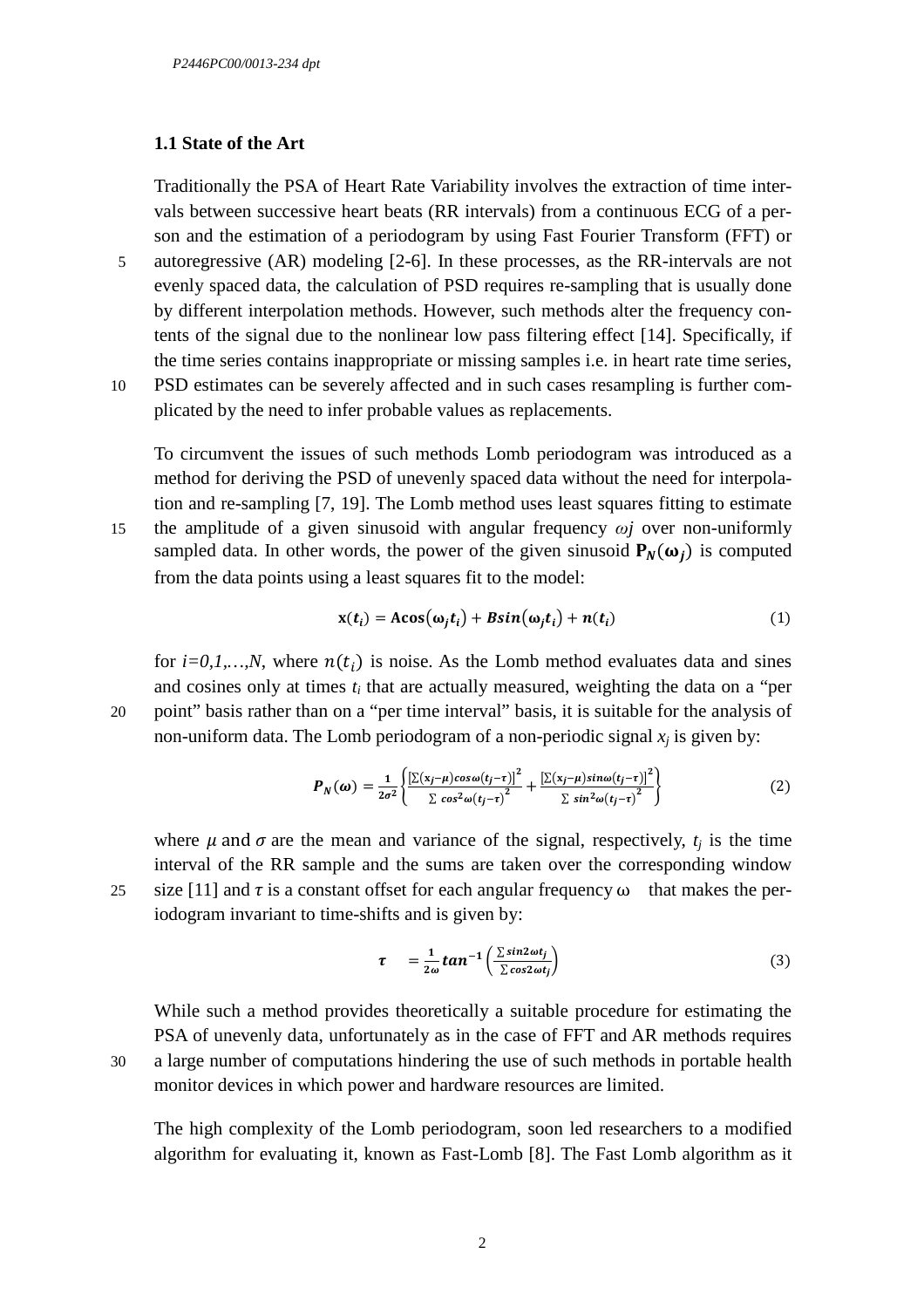is called uses the FFT in order to reduce the trigonometric sums in Equation 2 to four simpler sums. Specifically, by defining:

$$
S_x = \sum x_j sin2\omega t_j, \ C_x = \sum x_j cos2\omega t_j \tag{4}
$$

$$
S_2 = \sum \sin 2\omega t_j, \ C_2 = \sum \cos 2\omega t_j \tag{5}
$$

then we get an approximation of the original trigonometric sums as:

$$
\sum x_j \sin \omega(t_j - \tau) = S_x, \qquad \sum x_j \cos \omega(t_j - \tau) = C_x \tag{6}
$$

$$
\sum \sin^2 \omega (t_j - \tau)^2 = \frac{N}{2} + \frac{1}{2} S_2 , \sum \cos^2 \omega (t_j - \tau)^2 = \frac{N}{2} + \frac{1}{2} C_2 \tag{7}
$$

Fast Lomb algorithm reduces operations by spreading the input data  $x_j$  onto a regular mesh so that  $S_{r_1}$ ,  $S_{r_2}$ ,  $C_{r_3}$ ,  $C_{r_4}$  can be evaluated using two complex FFTs. Note that even if the method uses FFT, it is in no sense an FFT periodogram but an actual evaluation of Equations 2, 3 with the strengths and weaknesses of the Lomb periodo-10 gram.

Fast-Lomb may have reduced the number of computations of original Lomb by approximating the trigonometric sums but unfortunately its complexity remains high hindering in practice the application of real-time PSA on portable devices. Therefore, there is still a need for breakthroughs in order to reduce the complexity and enable 15 the implementation of PSA on battery operated devices [20-24].

A key observation is that the cardiac samples and the resulted RR intervals are approximately sparse in nature and in particular in the wavelet domain. By approximately-sparse we mean that few signal components carry most of its energy. Therefore these few components are also most important for the overall signal quality, 20 while other signal components and the associated computations can potentially be skipped/pruned for a significant complexity reduction. This means that there is room for algorithmic improvements by utilizing the nature of processed heartbeats (RRintervals) in order to introduce approximations and improve the complexity and battery lifetime of corresponding systems. Such facts were neglected by existing PSA

25 methods described in section 2 and were utilized only for compression of cardiac signals. Specifically not withstanding the high complexity of PSA methods, existing systems utilize the sparsity of raw cardiac signals (ECG) in order to compress them and transmit them wirelessly over an external devise for further processing [12]. While such systems made big steps in allowing the wide usage of such systems to

5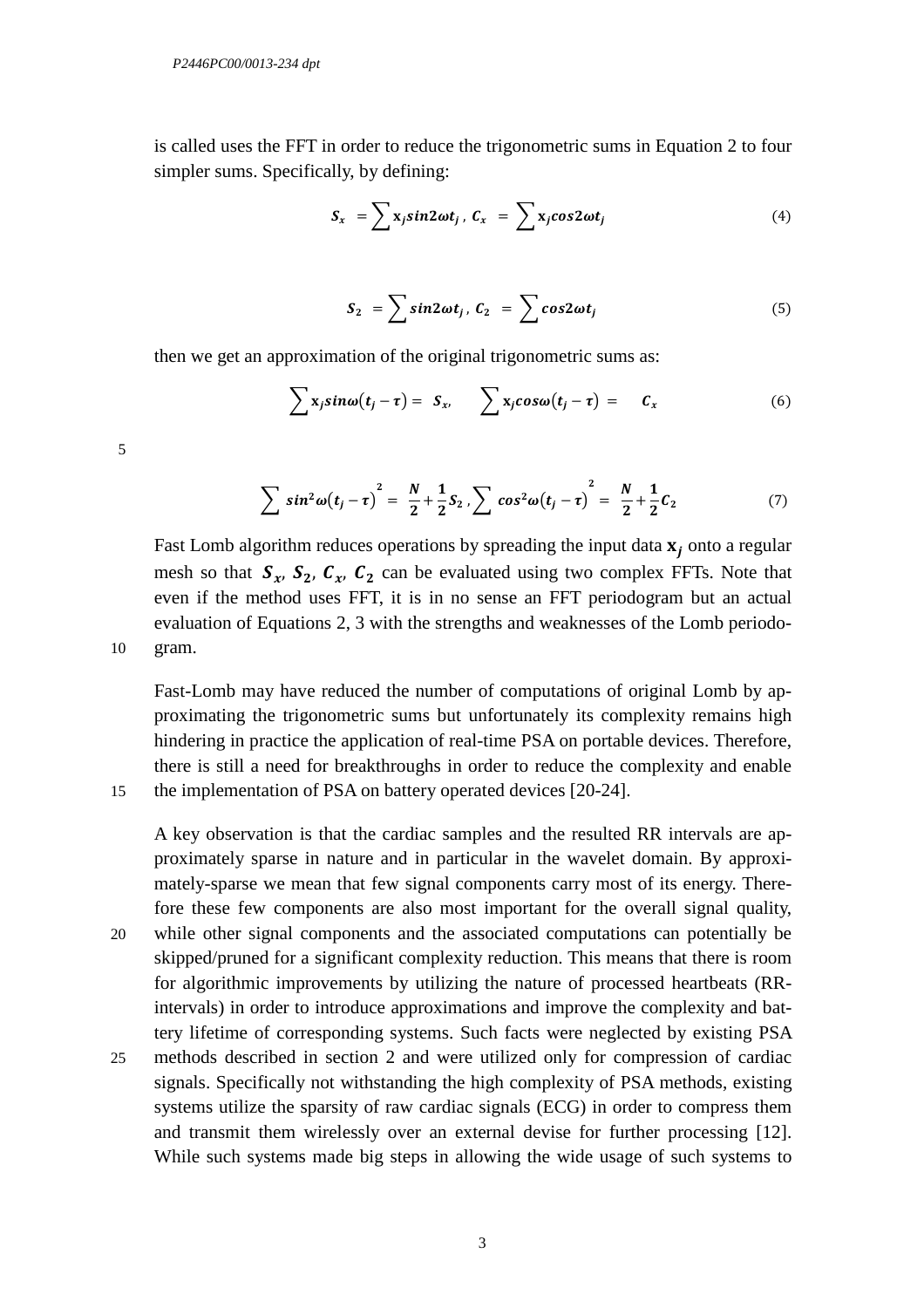general public they still in no way can be considered as real time cardiac analysis systems, since the analysis and any diagnosis is performed in another external device. In this case the diagnosis of a fatal/risky cardiac event may take part at a stage/time which would be late for the life of the monitored person which could be 5 avoided if real-time PSA was possible. The proposed method combines novel ideas in order to allow the application of real-time PSA on portable devices taking for the first time advantage of the characteristics of the bio-signals and in particular of cardiac signals.

- 
- We observed that the core kernel and most computational part of the Fast Lomb algo-10 rithm is the FFT. If we could compute FFT such that we could take advantage of the bio-signal characteristics then the Fast Lomb complexity could be reduced substantially. Unfortunately, original Fast Lomb and its core kernel FFT do not take advantage of the specific signal characteristics due to its inherent properties:
- i. In traditional FFT, there is no speed V.S. accuracy tradeoff [9, 10]. In not so 15 rare situations, it is desirable to allow some approximations in order to gain the speed. However, this is not so easy in the classical FFT algorithm. One of the main reasons is that the twiddle factors in the butterfly operations are unit magnitude complex numbers. So all parts of the FFT structure are of equal importance making any approximation in the coefficients risky since they 20 may lead to large accuracy loss. It is hard to decide which part of the FFT structure to omit when approximations are allowed and the speed is crucial. In other words, the FFT is a single speed and single accuracy algorithm.
- ii. Classical pruning methods may help in reducing the complexity of powerhungry FFT, but they do not work well when the few non-zero inputs are ran-25 domly located as in RR-intervals. In other words sparse signal does not give rise to a faster FFT algorithm [9].

All the above facts indicate that in order to improve the energy efficiency in such systems an alternative representation, which could expose any hidden signal sparsity and allow approximations is needed.

# 30 **1.2 Summary of invention**

There are many algorithms in which it is difficult to reduce the complexity and thus the energy without incurring large and even prohibitive quality distortions. The main idea of the invention is to express signals within a target application in a basis in which they exhibit an approximately-sparse representation, thus enabling complexity

35 reduction with minor distortions even in cases that this was not possible before. Specifically, an approximately sparse transformation exposes the significant signal components and allows for the identification and pruning of less-significant computations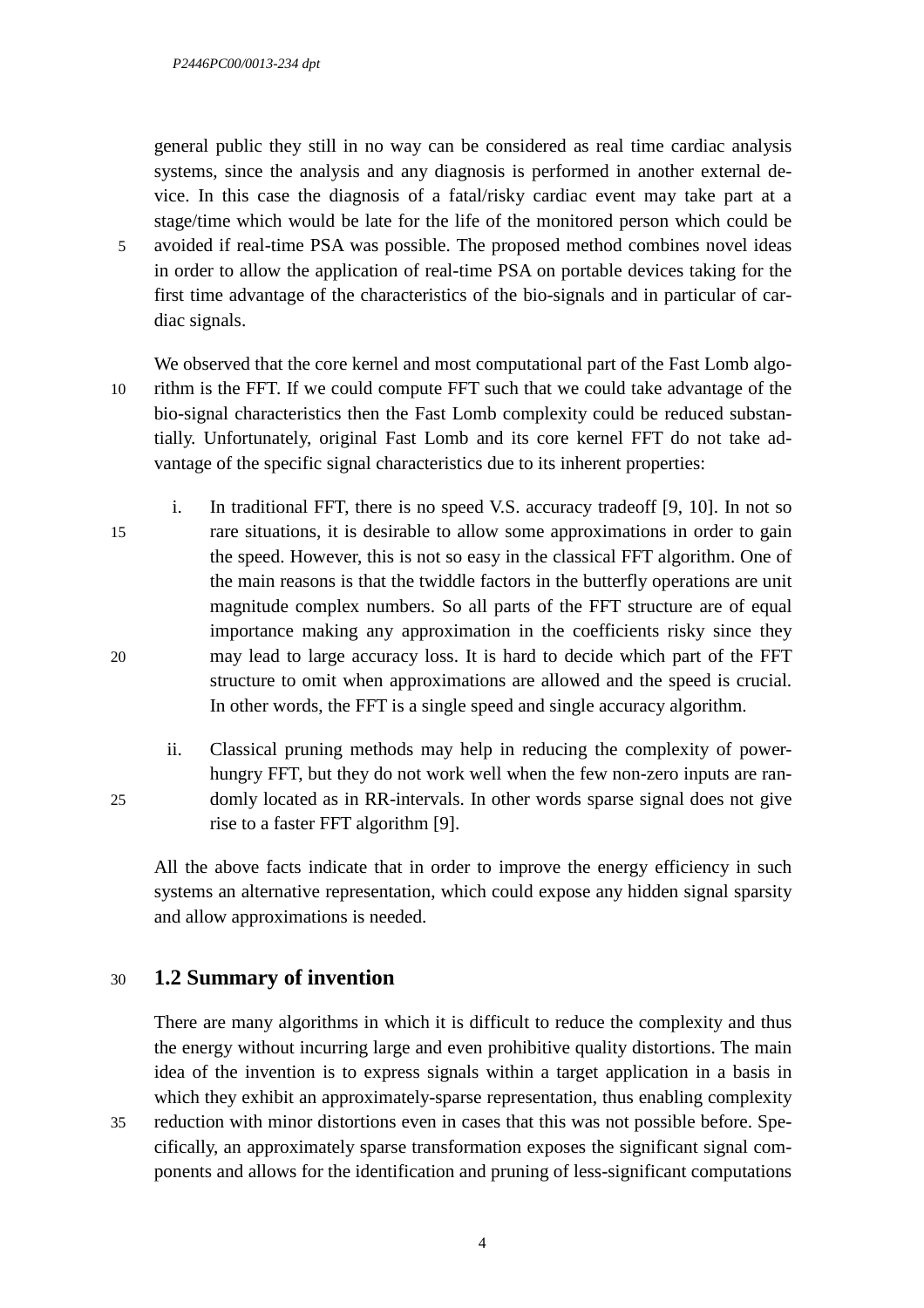in subsequent operations in the new basis. Subsequently, this leads to large energy savings with minimum distortions since only the less-significant operations/data that affect the output quality to a minor degree are being pruned.

Methods and apparatus for the complexity reduction and improvement of the energy 5 efficiency of a spectral analysis system, useful in monitoring of various cardiac malfunctions are presented. In our approach the processed signals are expressed in the wavelet domain that enables intelligent energy-quality trade-offs, not available before. Interestingly, the alternative transformation reveals that some signals carrymost of the relevant information, while others influence the output to a lesser extent.

- 10 Such less-significant signals may be redundant under certain accuracy requirements and thus associated operations could potentially be pruned leading to power savings. To exploit such a property, we adopted threshold rules in the realization of the various algorithmic stages, which allow the static or dynamic pruning of less-useful operations based on the accuracy requirements. The proposed system is implemented
- 15 on an embedded system simulator and results show up-to 82% energy savings when static pruning is combined with voltage and frequency scaling. In addition, experiments with numerous cardiac samples of various patients show that such energy savings come with a quality loss which does not affect the system detection capability of sinus-arrhythmia.
- 20 In a first aspect, the invention provides a method for reducing the computational complexity of a processing algorithm of a discrete signal within an original domain, within a target application, which comprises steps of:
- (a) choosing a domain, such that transforming the signal to the chosen domain results to an approximately sparse representation, wherein at least part of the 25 output data vector has zero or low magnitude elements;
	- (b) converting the original signal in the domain chosen in step (a) through a mathematical transform consisting of arithmetic operations resulting in a vector of output data;
- (c) reformulating the processing algorithm of the original signal in the original 30 domain into a modified algorithm consisting of equivalent arithmetic operations in the domain chosen in step (a) to yield the expected result with the expected quality quantified in terms of a suitable application metric;
- (d) combining the mathematical transform of step (b) and the equivalent mathematical operations introduced in step (c) for obtaining the expected result 35 within the original domain with the expected quality;
	- (e) selecting a threshold value based on the preferred complexity reduction and degree of output quality loss that can be tolerated in the expected result within the target application;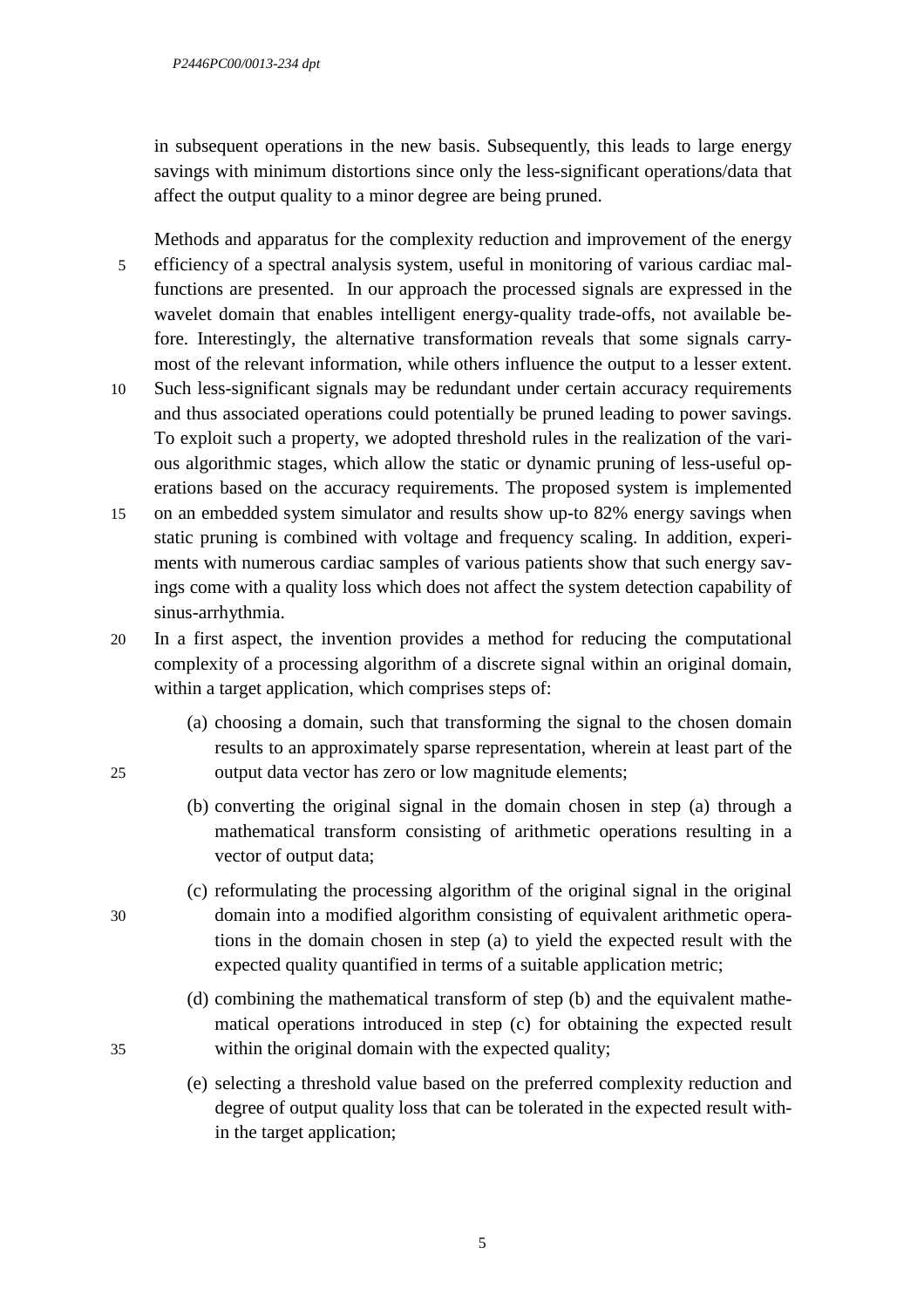(f) pruning a number of elements from the output data vector the magnitude of which is less than the threshold value selected in step (e); and/or eliminating arithmetic operations associated with the pruned elements either within the mathematical transform of step (b) and/or in the equivalent algorithm of step 5 (c).

In a preferred embodiment of the method for reducing the computational complexity of a processing algorithm of a discrete signal within an original domain, within a target application with minimum or no quality loss:

the said processing algorithm is a discrete Fourier transform;

10 the said original domain is the frequency domain;

the said target application is the frequency spectrum estimation of a signal;

the said discrete signal is a sampled bio-signal;

in step (a) the wavelet domain is chosen;

in step (b) a discrete wavelet transform converts the discrete signal to the wave-15 let domain, decomposing the signal into multiple frequency resolutions representing different classes of data by applying a series of suitable high-pass and low-pass filters based on the used wavelet basis;

in step (c) the operations of the original processing algorithm, said to be the discrete Fourier transform, are reformulated by modifying the values of the original 20 Fourier twiddle factors with the values obtained from the frequency response of the high-pass and low-pass filters of the applied wavelet transform;

> in step (d) the original signal is processed by the said wavelet transform and its output data vector is processed by the reformulated Fourier operations with the modified twiddle factors;

25 in step (c) and (d) any quality metric such as the mean square difference between the original expected result and the result obtained after applying the said wavelet transform followed by the said reformulated Fourier operations can be used for quantifying the output quality;

in step (e) and (f) a threshold value is selected such as the data obtained from the 30 said high-pass filters of the applied wavelet transform can be pruned after applying the selected threshold; and

> in step (g) the operations associated with the pruned high-pass data, in part or as whole, are being eliminated.

35 In a second aspect the invention provides a method for estimating the frequency spectrum of an original signal, which may be non-uniformly spaced with low complexity, which comprises steps of: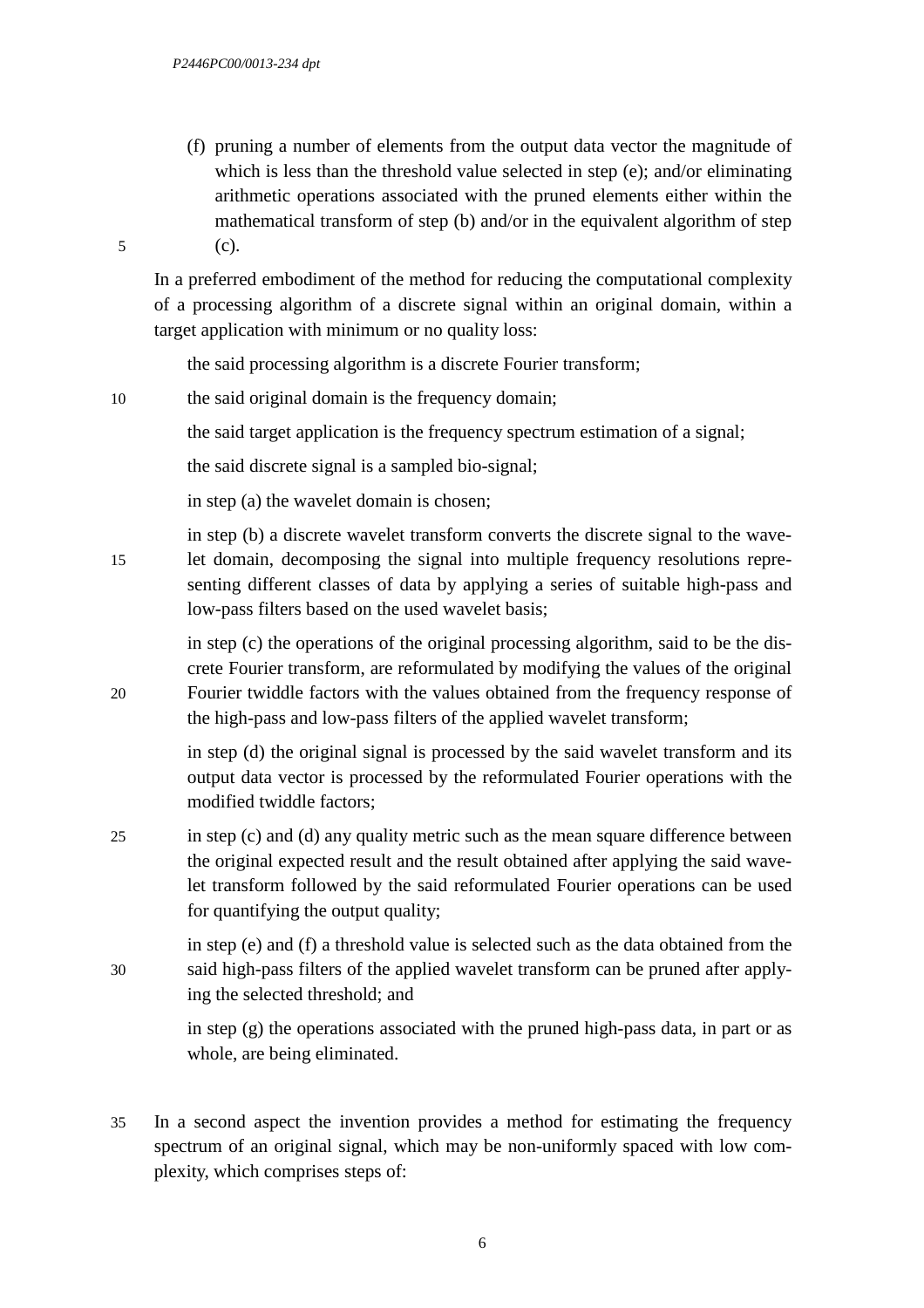- (a) sampling the original signal with a preferred sized window function;
- (b) replacing a sampled data value, within the taken window, at an arbitrary point by several data values on a regular mesh in such a way that sums over the mesh are an accurate approximation to sums over the original arbitrary 5 point;
- (c) transforming the signal consisting of the extrapolated data samples of step (b) within the taken window in the wavelet domain using a wavelet transform; this step decomposes the signal into multiple frequency resolutions representing different classes of data by applying a series of suitable high-10 pass and low-pass filters based on the used wavelet basis;
	- (d) processing the output data vector of the applied Wavelet transform using reformulated Fourier operations with modified twiddle factors, the values of which are obtained from the frequency response of the high-pass and lowpass filters of the applied wavelet transform;
- 15 (e) selecting a threshold value such that the data obtained from the said highpass filters of the applied wavelet transform are pruned after applying the selected threshold;
	- (f) eliminating the operations associated with the pruned high-pass data of step (e), in part or as whole;
- 20 (g) evaluating sine and cosine functions at the times corresponding to the data samples within the taken window using the output data obtained after applying steps (c), (d) and (e);
	- (h) computing a time shift for each frequency in a desired set of frequencies to orthogonalize the sine and cosine components; and
- 25 (i) computing the power of each frequency in a desired set of frequencies based on the estimated amplitudes of the evaluated sine and cosine functions.

In a preferred embodiment of the method for estimating the frequency spectrum of an original signal, which may be non-uniformly spaced with low complexity and no or minimum quality loss:

30 the original signal are time intervals of consecutive heart beats; referred hereafter as RR intervals;

> in step (b) the procedure is equivalent to the extrapolation method used in a Fast-Lomb method;

in step (c) the Haar Wavelet Transform with one frequency resolution level is 35 used to transform the sampled data within the wavelet transform;

> in step (d) the output data vector of the one-stage Haar Wavelet transform is processed by reformulated Fourier operations with modified twiddle factors, the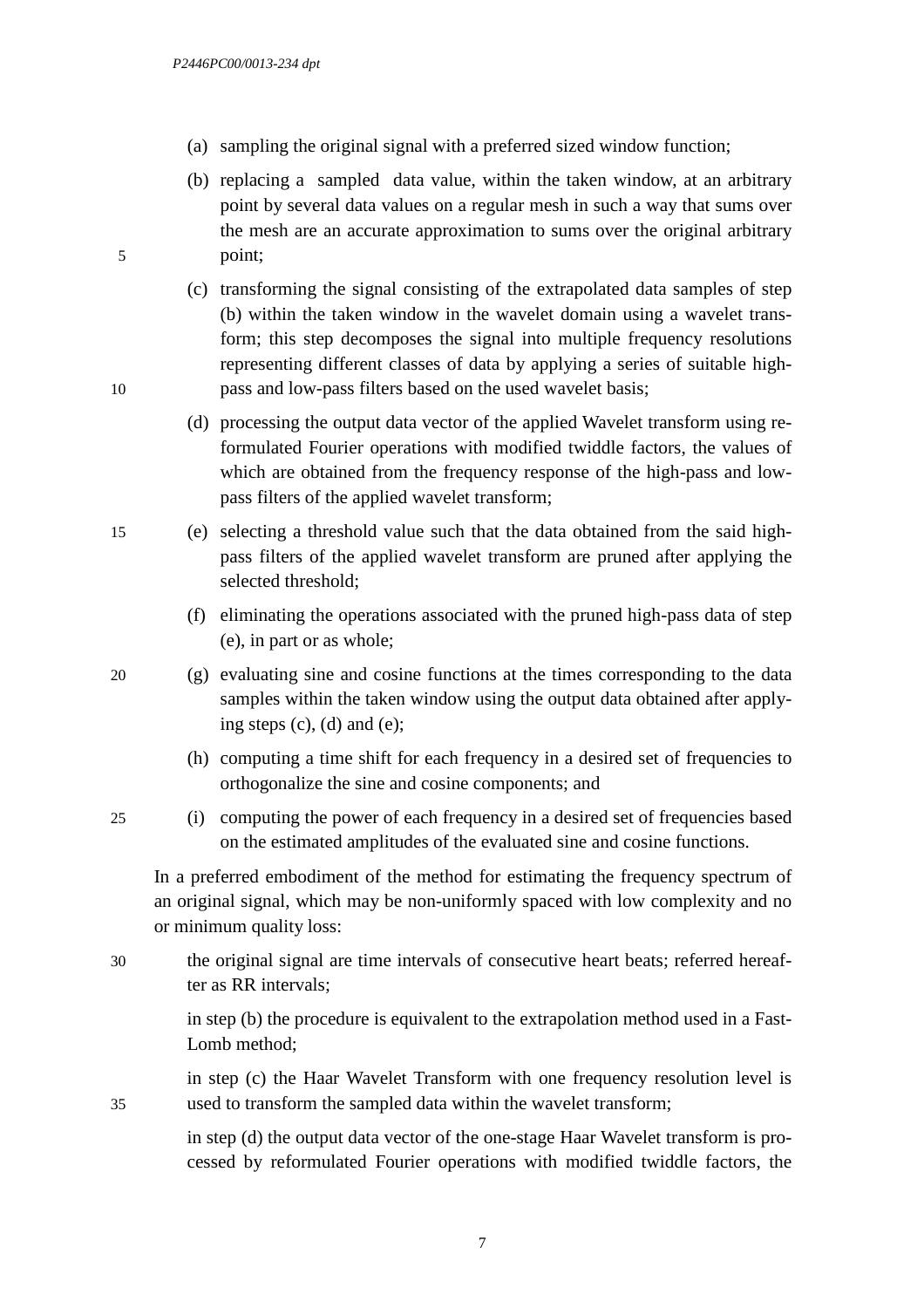values of which are obtained from the frequency response of the high-pass and low-pass filters used in the applied Haar wavelet transform;

in step (e) a the data obtained from the high-pass filter of the Haar wavelet transform are being pruned in part or as a whole;

5 in step (f) the operations associated with the pruned high-pass data of step are eliminated, in part or as whole;

> in step (h) computing a time shift for each frequency in a desired set of frequencies to orthogonalize the sine and cosine components is equivalent to the time shift applied in a least-squares analysis method and/or a Fast-Lomb method;

10 in step (i) computing the power of each frequency in a desired set of frequencies based on the estimated amplitudes of the sine and cosine functions is performed as in a least-squares analysis method.

In a preferred embodiment:

the modified twiddle factors of the reformulated Fourier operations that corre-15 spond to the frequency response of the low-pass filters used in the applied Haar wavelet transform are sorted based on the their magnitude;

> the factors with smaller magnitude than the rest twiddle factors and the associated operations are being eliminated.

In a third aspect, the invention provides a method for estimating the time-frequency 20 distribution of an original signal, which may be non-uniformly spaced with low complexity, which comprises steps of:

- (a) recording a signal;
- (b) splitting up the recorded signal into overlapping segments;
- (c) windowing the overlapping segments;

- 25 (d) using a sliding window configuration in order to process the data in different time instances;
	- (e) applying steps (b) to (i) of claim 3 along with method in claim 4 to compute the frequency spectrum for each segment; and
- (f) normalizing each processed segment equally by time-averaging the individ-30 ual spectrum; achieved by applying a de normalizing factor to each processed segment.

In a fourth aspect, the invention provides a method for analyzing the frequency or time-frequency spectrum of an original signal which may be non-uniformly spaced within a set of desired frequencies with low complexity, which comprises steps of:

35 (a) estimating the frequency spectrum or time-frequency as in the second or third aspect of the invention;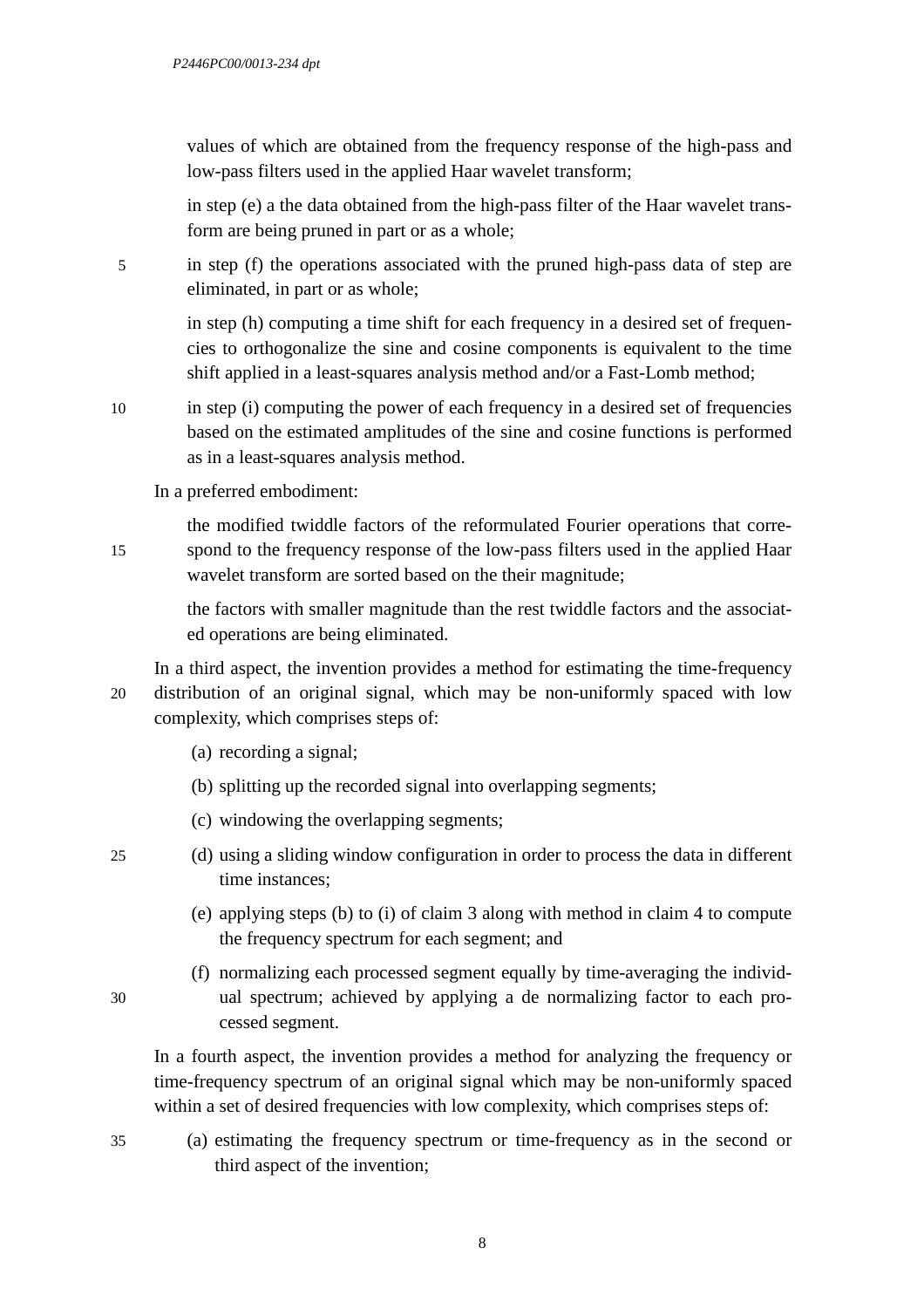- (b) calculating the ratio between the low frequency power and high frequency power within a set of desired low and high frequencies;
- (c) comparing the estimated ratio with a threshold value for evaluating various conditions of interest.
- 5 In a preferred embodiment of the invention according to the fourth aspect:

the original signal are time intervals of consecutive heart beats;

in steps (a), the methods as in the second and/or third aspect of the invention are applied for estimating the frequency spectrum;

in step (b) the ratio between the low frequency power and high frequency pow-10 er within a set of desired low and high frequencies; the desired range being usually 0.04 -0.15 Hz for the low frequencies and 0.15-0.4 Hz for the high frequencies;

the differences between the estimated ratio without any pruning and the ratio obtained after applying any pruning described in methods as in the second 15 and/or third aspect of the invention is calculated and used as a quality metric; and

> in step (c) the ratio is compared with a proper threshold value in order to indicate any cardiac malfunction.

In a fifth aspect, the invention provides a method for eliminating operations and 20 pruning data, described in the first to fourth aspect of the invention and /or preferred embodiments thereof, comprising:

- (a) selecting threshold values based on the differences in the magnitude of the various classes of data in the wavelet domain;
- (b) selecting threshold values based on the magnitudes of the twiddle factors that 25 correspond to the frequency response of the filters used Wavelet Transform;
	- (c) comparing the resulted outputs of the Wavelet Transform with the determined thresholds of step (a) and dropping only those that are less than the determined threshold; and
- (d) comparing the computed value in the modified Fourier transform with the de-30 termined thresholds of step (b) and dropping only those that are less than the determined threshold.

In a sixth aspect, the invention provides a method for combining the proposed power spectral estimation and analysis described in previous aspects of the invention, with other wavelet based signal analysis and processing tools, and comprising:

35 (a) sampling the input data within a window;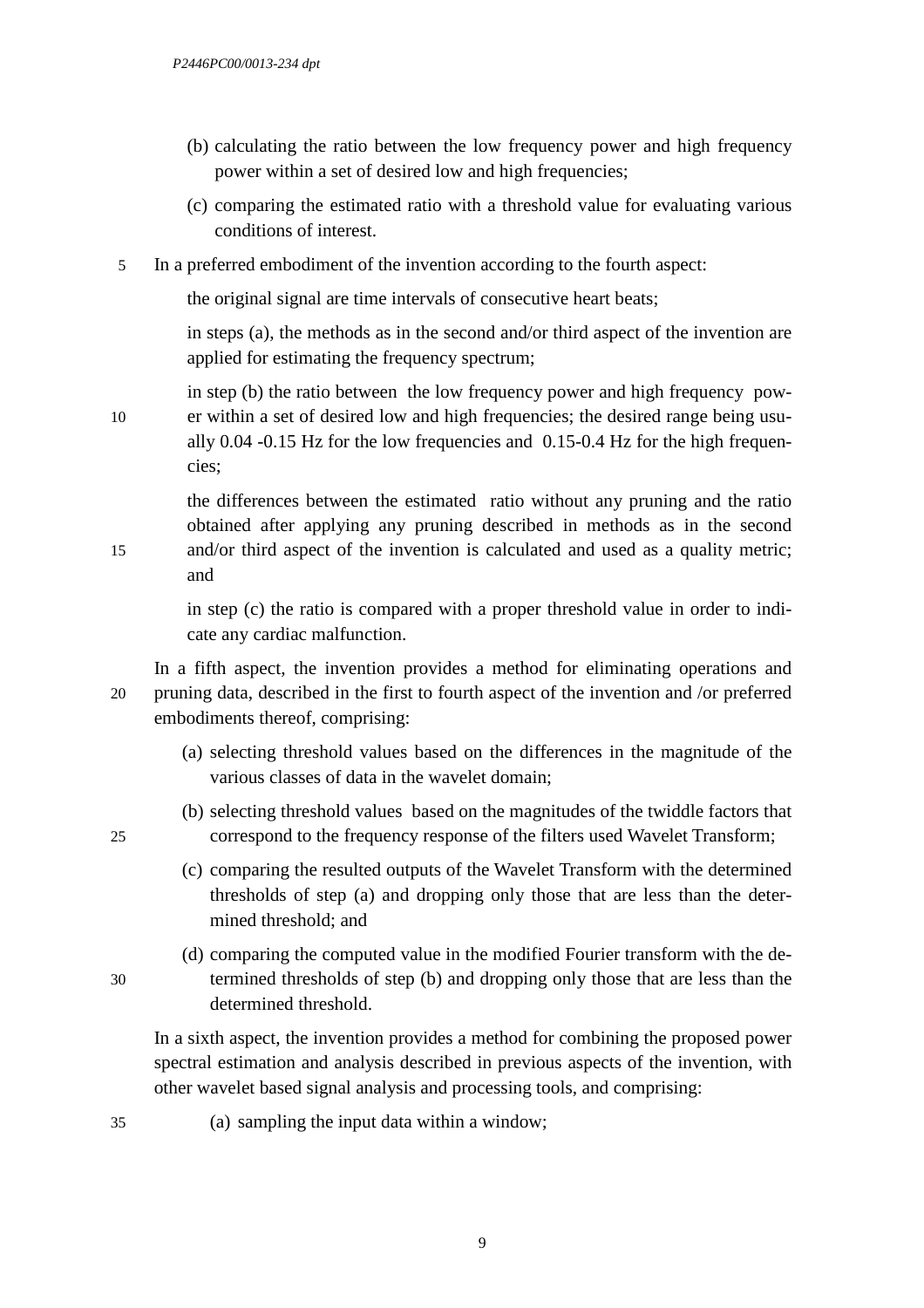- (b) decomposing the recorded signals by a wavelet transform through the application of filtering operations into multiple frequency resolution levels representing different classes of data;
- (c) using the outputs of a preferred frequency resolution level as input to the 5 modified Fourier operations described in above claims;
	- (d) estimating the power spectra and /or time frequency distribution as described in the second and/or third aspect of the invention;

(e) using the output of the applied wavelet transform for any other signal analysis and processing tool.

10 In a preferred embodiment of the invention in the sixth aspect:

in step (e) the proposed method is combined with the compression of heart rate data, or extraction of heart characteristics using for instance a wavelet based delineation algorithm;

any pruning of data or elimination of operation described in previous aspects 15 of the invention.

In a seventh aspect, the invention provides a method for re-using the wavelet stages of other cardiac analysis and processing tools with the spectral analysis methods, comprising:

- (a) evaluating various wavelet basis for delineation of cardiac data and power 20 spectral analysis;
	- (b) selecting the wavelet basis that result in large complexity reduction and minor or no loss in output quality of the delineation and spectral analysis algorithms;
- (c) using the wavelet transform based on the selected basis for performing both 25 delineation and spectral estimation and analysis of the preferred signal.

In an eighth aspect, the invention provides a device for estimating and analyzing the spectral density in frequency or time-frequency of cardiac signals comprising:

- (a) means of recording a signal; which may be non-uniformly spaced;
- (b) means of normalizing successive measurements within a window of sam-30 pled data;
	- (c) means of replacing a sampled data value at an arbitrary point by several data values on a regular mesh in such a way that sums over the mesh are an accurate approximation to sums over the original arbitrary point;
- (d) means for transforming the signal consisting of the extrapolated data sam-35 ples of step (b) within the taken window in the wavelet domain using a wavelet transform; this step decomposes the signal into multiple frequency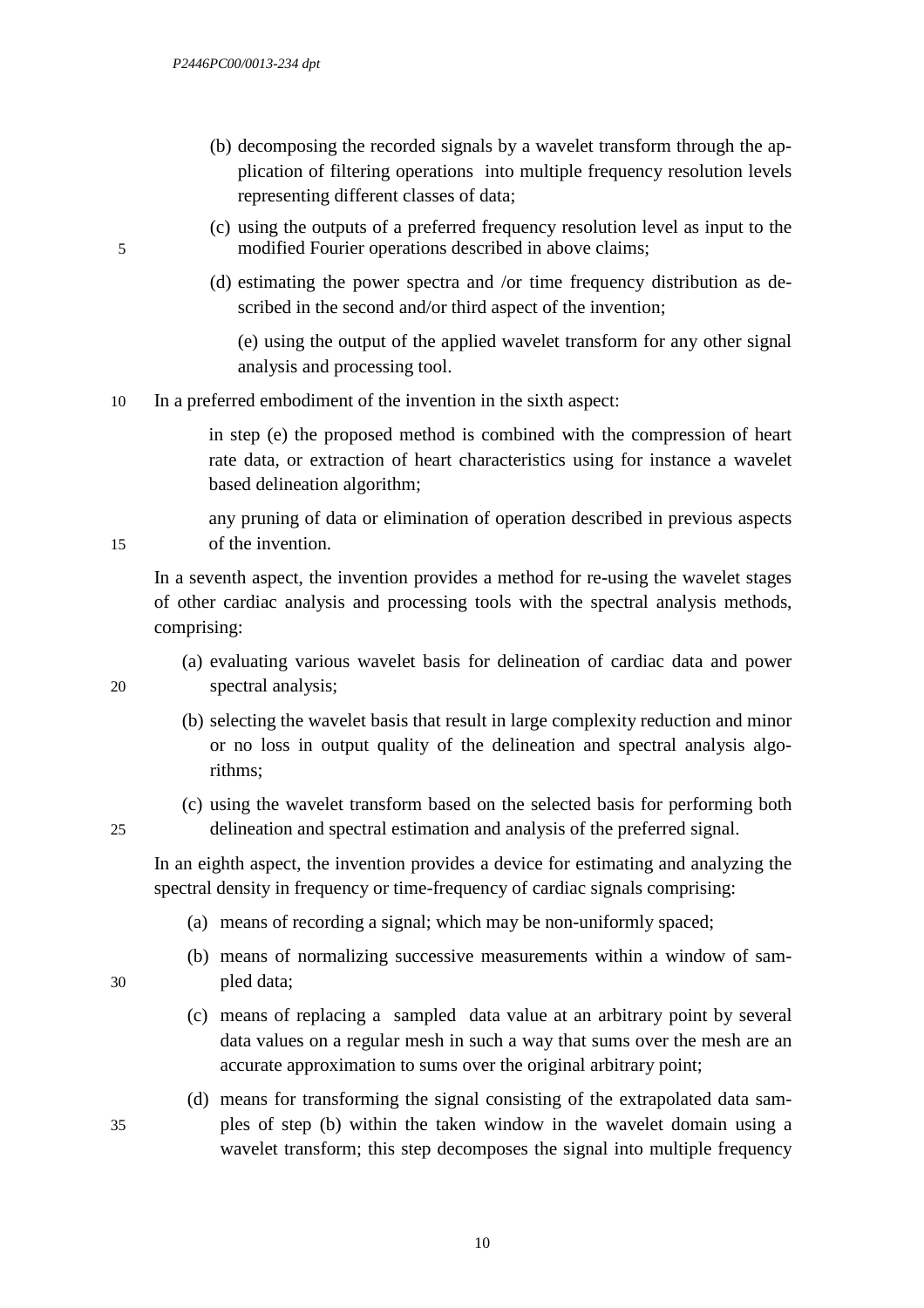resolutions representing different classes of data by applying a series of suitable high-pass and low-pass filters based on the used wavelet basis;

- (e) means for processing the output data vector of the applied Wavelet transform by reformulated Fourier operations with modified twiddle factors, the 5 values of which are obtained from the frequency response of the high-pass and low-pass filters used in the applied wavelet transform;
	- (f) means for selecting a threshold value such that the data obtained from the said high-pass filters of the applied wavelet transform are pruned after applying the selected threshold;
- 10 (g) means for eliminating the operations associated with the pruned high-pass data of step (e), in part or as whole;
	- (h) means for evaluating sine and cosine functions at the times corresponding to the data samples within the taken window using the output data obtained after applying steps  $(c)$ ,  $(d)$  and  $(e)$ ;
- 15 (i) means for computing a time shift for each frequency in a desired set of frequencies to orthogonalize the sine and cosine components; and

(j) means for computing the power of each frequency in a desired set of frequencies based on the estimated amplitudes of the sine and cosine functions.

20 In a preferred embodiment:

the determined threshold values mentioned in the eighth aspect are stored within registers; and

comparators and multiplexors are used for comparing and pruning and/or eliminating any data and/or associated operation.

25 In a preferred embodiment, the inventive device further comprises:

means for analyzing the estimated power of each frequency in a desired set of frequencies for determining any health associated issue.

In a ninth aspect, the invention provides the use of the methods from the first to the seventh aspect and device from the eighth aspect for

- 30 estimating the power spectral density of a bio-signal with low computational complexity and minor or no quality loss; analyzing the power of a frequency within a set of desired set of frequencies; and monitoring and/or discovering any health issue associated with the analyzed
- 35 frequencies of the processed signal.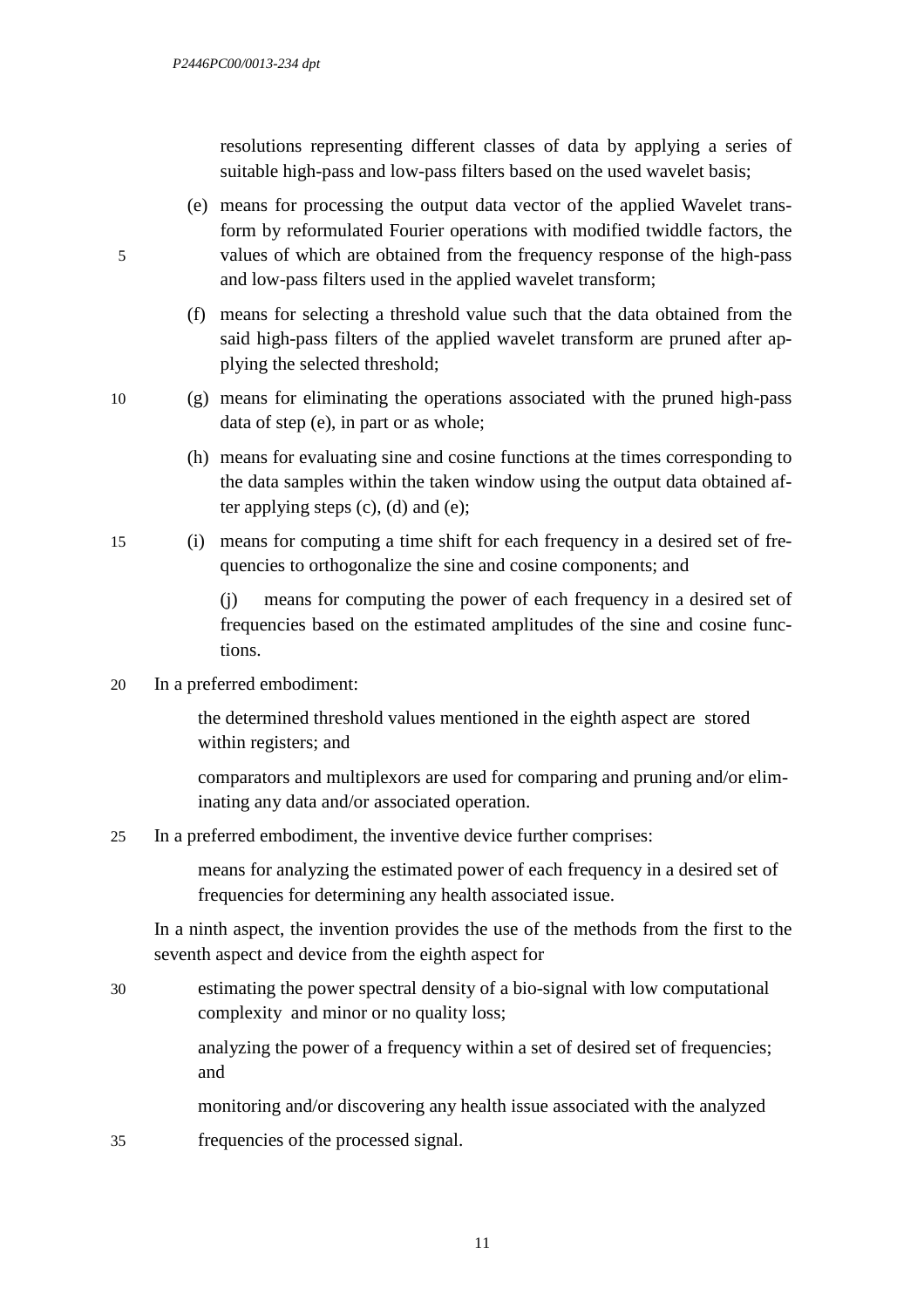# **1.3 Brief description of the figures**

The invention will be better understood in light of the description of preferred example embodiments and in reference to the figures, wherein:

Figure 1 contains the main idea of finding an alternative signal representation in a 5 preferred domain;

Figure 2 contains the approach for complexity reduction through an alternative (approximately) sparse representation;

Figure 3 contains examples of (a) low-pass and (b) high-pass wavelet filter outputs for a Haar based DWT;

10 Figure 4 contains DWT-based FFT consisting of two stages i) DWT, ii) Twiddlefactors. Potential data approximated/pruned highlighted with dotted lines;

Figure 5 shows an Overall System for PSA of HRV;

Figure 6 shows Mean Square Error (MSE) for various  $2<sup>nd</sup>$  stage approximations;

Figure 7 contains graphs of Power Spectral Analysis – Fast-Lomb. Proposed method 15 result in up-to 81% power savings with only 3% error in LFP/HFP ratio and correct diagnosis of sinus arrhythmia in all samples;

Figure 8 contains Time-Frequency Analysis over a 1-hour monitoring of a sinus arrhythmia patient using Fast-Lomb periodogram based on (a) conventional FFT, (b) DWT based FFT and approximations of high-frequency components and insignifi-

20 cant twiddle factors; and

Figure 9 illustrates an integration of traditional ECG compression system based on DWT with the proposed spectral analysis device for obtaining simultaneously the compressed signal and the time-frequency analysis.

# **1.4 Detailed description of example embodiments**

## 25 **1.4.1 Complexity Reduction through Alternative Signal Representations**

Changing substantially existing algorithm formulations by considering signal representations in domains where the signal may be (approximately) sparse could allow for a reduction of algorithmic complexity and thus energy.

The main idea of the proposed approach is illustrated in Figure 1. Starting from a 30 function  $F$  and a signal  $x$  the objective is to find a function  $G$  that transforms the input signal *x* to a new, equivalent representation  $x'$ , where the signal is approximately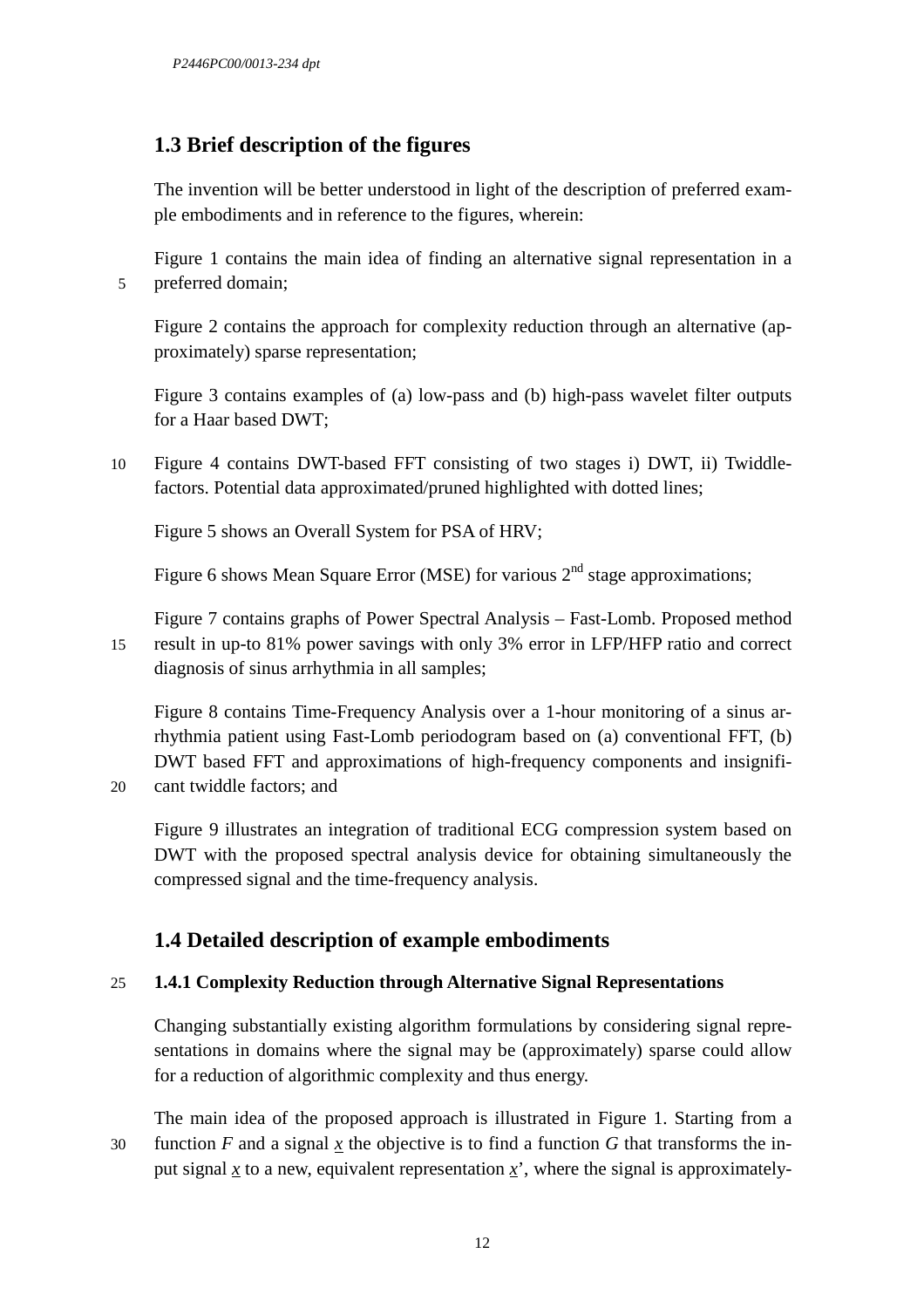sparse. By approximately-sparse we mean that in the new signal  $x'$  only few signal components carry most of its energy. Therefore these few components are also most important for the overall signal quality, while other signal components and the associated computations can often be skipped for a significant complexity reduction. In

- 5 other words, the transformation *G* not only exposes the unequal significance of different signal components but also allows often identifying the less significant operations in an algorithm enabling a complexity reduction that may have not been possible before. Of course such a transformation *G* alters the data representation which will also require the reformulation of the function *F* into an equivalent function *H* in
- 10 the sparsity domain to yield the same original result *y.* Of course such a representation does not guarantee a reduced algorithmic complexity since we may end up to an overall more complicated algorithm. The key idea to address such an issue is to exploit the introduced approximately sparse signal representation to reduce the algorithmic complexity. This reduction can be achieved by identifying and pruning the
- 15 less significant computations in the transformations *G* and *H*. However, the elimination of computations through artificial *sparsification* of approximately sparse signals will result in distortions that cause a reduction of the output quality which has to be kept as low as possible. In order to quantify the impact of the introduced approximations on quality we can calculate the error/distortion incurred between the original

20 output signal y=F(x) and the approximated one y'=H(G(x)). Of course the quality metric depends highly on the target application. For instance mean-square-error (MSE)

$$
\sigma_\rho^2 = ||y - y'||^2
$$

and the signal-to-noise-ratio (SNR) might be most appropriate for communications, 25 whereas peak-SNR (PSNR) and ratios between various frequency components are more appropriate in multimedia and biomedical applications. In any case, we need to look for the set of approximated computations that minimize the resulted distortion within any target application.

- The overall systematic approach to achieve this goal is depicted in Figure 2. At an 30 initial step we define the type of signals the number and type of coefficients and computations within a targeted algorithm as well as the quality metrics that are of interest in the target application. Next step is to express data on which the target algorithm operates, in an at least approximately-sparse representation. In general, there are many applications in signal processing and communication systems where the
- 35 signals are approximately sparse in some domain such as time, frequency, or another appropriate basis; in such a representation, most of the samples are at least approximately zero. For instance, Wavelets have an excellent time and frequency localization, which is the main attribute that makes them in general excellent candidate basis for sparsifying signals.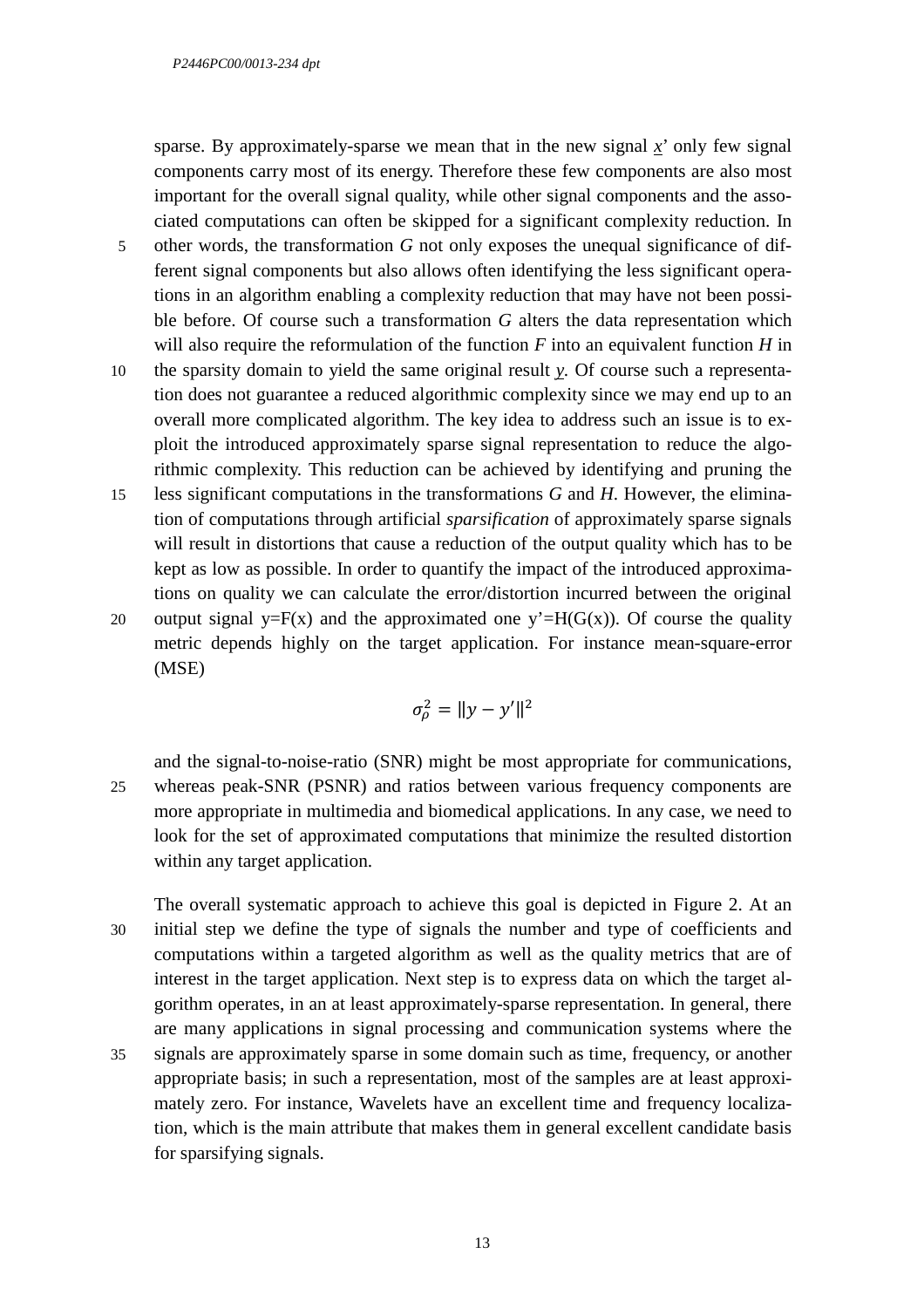Once the data is available in its approximately sparse representation, we obtain the data statistics of the individual signal components and we perform a sensitivity analysis. For each signal representation under consideration, we introduce a threshold value  $THR_i$  to classify signal components into significant and less-significant for ex-5 ample according to:

$$
x'_{k}:\begin{cases} significant, & if E\{|x'_{k}|^{2}\} \geq THR_{i} \\ less-significant, & if E\{|x'_{k}|^{2}\} < THR_{i} \end{cases} k = 0,..,N.
$$

We then tie all less-significant signal components to zero (sparsification) and prune the associated operations (complexity reduction). By tuning  $THR_i$  we maximize the complexity savings while maintaining an acceptable amount of distortion. The output of our method is a set of the required/significant computations that need to be performed to meet the target quality constraint. Based on various quality constraints we can generate different sets which could be used in order to scale the complexity un-15 der any energy/quality budget. Note that such sets could be generated by applying static thresholds during design time or on-line by applying dynamic thresholds during operation (i.e., through proper software coding).

#### **1.4.2 Example: Alternative Signal Representation in Frequency Domain**

Wavelet decomposition is a special case of sub-band decomposition in which in gen-20 eral the original signal passes through a pair of filters and then is being downsampled by a factor of 2. Given the low pass-filter (LPF) and high-pass filter (HPF) that satisfy the Wavelet constraints, Wavelet decomposition can be compactly expressed as a linear transformation matrix  $W_Z$  constructed from LPF and HPF with  $Z$  denoting the size of the matrix. The decomposition can then be expressed as:

$$
W_Z X = \begin{bmatrix} a_{Z/2} \\ c_{Z/2} \end{bmatrix}
$$

- 25 where  $a_{Z/2}$  and  $c_{Z/2}$  is the decomposed low-pass and high-pass signal, respectively. Discrete Wavelet Transform (DWT) consists of one or more stages depending on the degree of the desired resolution and each of them contain a HPF and LPF that compute the so-called approximation and detail coefficients, respectively. Note that the filter order depends on the basis of the mother Wavelet used, i.e., Haar, Db2, Db4 30 etc… Interestingly, after processing extrapolated RR-intervals of numerous heart samples (Figure  $3(a)$ ) with DWT of various known basis (i.e., Haar, Db2 and Db4) we observed that the two output bands of high and low frequencies differ significantly in terms of their magnitude. Specifically, we observed that the HPF outputs were
- distributed around zero (Figure 3(b)) indicating that such parts could be pruned for 35 complexity reduction with potentially minimum impact in quality. In other words,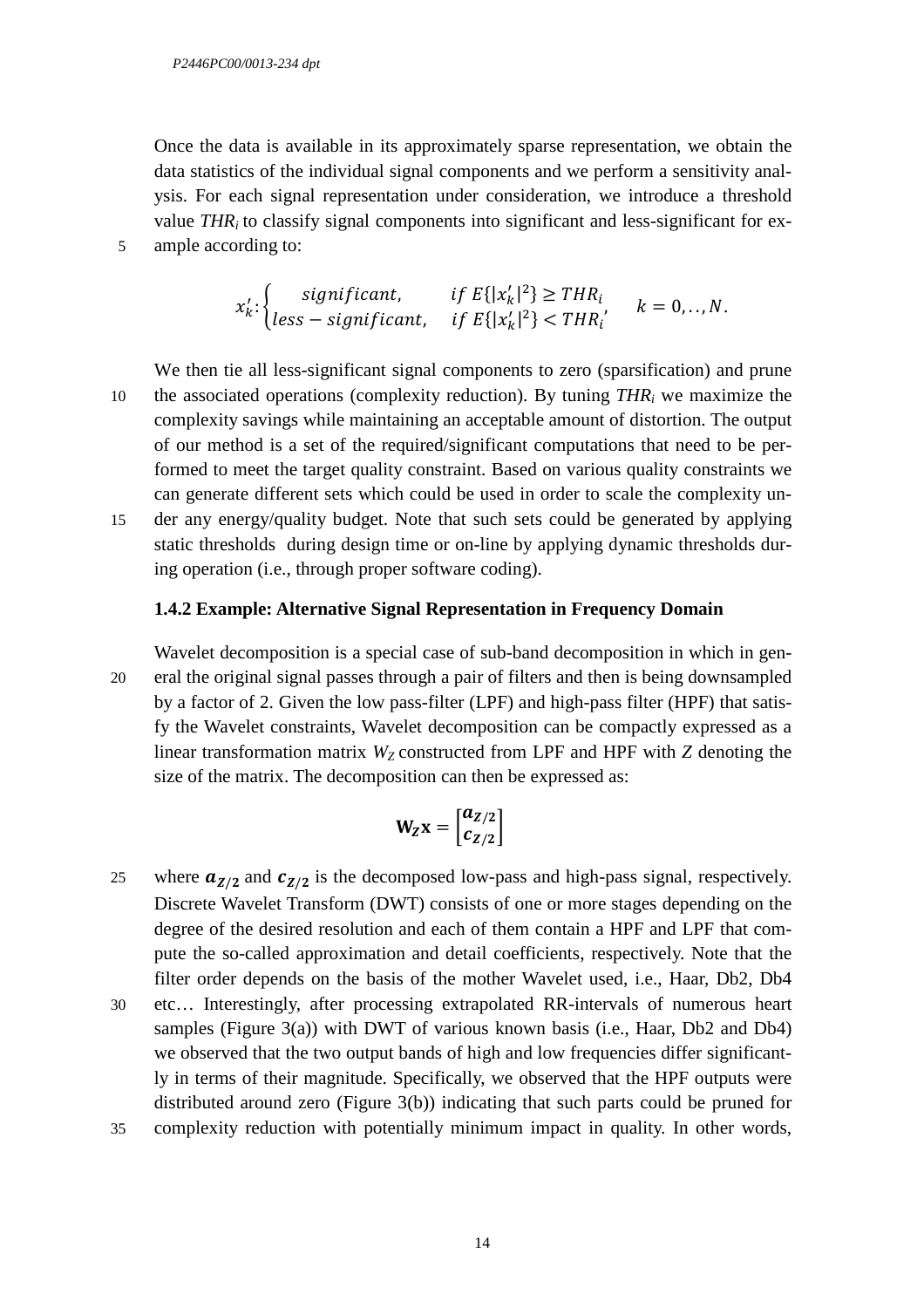RR-intervals are approximately-sparse in the Wavelet domain, which can be utilized for achieving complexity reduction.

Based on the above analysis DWT provides an alternative transformation (say *W*) that expresses the input signal  $x$  (RR-intervals) with an approximately-sparse repre-5 sentation *x'*. However, such a transformation *W* alters the initial data representation

which requires the reformulation of the initial function of FFT (say *F*) into an equivalent function (say *G*) in the sparsity domain to yield the original expected result *y*:

$$
\underline{y} = F(x) \quad \iff \underline{y} = W(G(x)) \tag{8}
$$

10 To begin with, the initial algorithm, the FFT can be written in a matrix notation in case of order *N* as:

$$
\mathbf{F}_N = \mathbf{F}_N \, \mathbf{S}'_N \, \mathbf{S}_N = \begin{bmatrix} I_{N/2} & T_{N/2} \\ I_{N/2} & -T_{N/2} \end{bmatrix} \begin{bmatrix} F_{N/2} & \mathbf{0} \\ \mathbf{0} & F_{N/2} \end{bmatrix} \, \mathbf{S}_N \tag{9}
$$

where  $T_{N/2}$  is the diagonal matrix with twiddle factors on the diagonal and  $S_N$  is an *NxN* even-odd separation matrix. The first part of the new transform, the DWT  $W_N$ ,

15 obeys  $W'_N W_N = I_N$  since it is an orthogonal linear transformation. Based on this property the Fourier transform can be written as  $F_N = F_N W'_N W_N$ . Considering also Equation 9, the following factorization can be written:

$$
\mathbf{F}_N = \mathbf{F}_N \ W'_N \ \mathbf{W}_N = \begin{bmatrix} A_{N/2} & B_{N/2} \\ C_{N/2} & D_{N/2} \end{bmatrix} \begin{bmatrix} F_{N/2} & \mathbf{0} \\ \mathbf{0} & F_{N/2} \end{bmatrix} \ \mathbf{W}_N \qquad (10)
$$

- 20 where  $A_{N/2}$ ,  $B_{N/2}$ ,  $C_{N/2}$ ,  $D_{N/2}$  are all diagonal matrices, which was also mathematically proven in [15] but its use was very limited up-to now. The values on the diagonal of  $A_{N/2}$  and  $C_{N/2}$  correspond to the length-*N* DFT of the lowpass filter of the wavelet transform, whereas the values on the diagonal of  $B_{N/2}$  and  $D_{N/2}$  are the length-*N* DFT of the highpass filter of the wavelet transform. The factorization 25 shown in Equation 10 suggests a DWT based FFT algorithm, whose block diagram for an order of  $N = 8$  is depicted in Figure 4. The algorithm consists of 2 main stages; the highpass and the lowpass DWT outputs go through separate length-4 DFT, and
- then they are combined with butterfly operations. The same scheme can be iteratively applied to shorter length DFTs (i.e., 4-point) to get the full DWT based algorithm.
- 30 The full system is equivalent to a binary tree wavelet packet followed by modified FFT butterfly operations, where the twiddle factors are the frequency response of the wavelet (lowpass and highpass) filters. The overall process represents a new transformation with the distinguished processes *W* (DWT) and *G* (butterflies with new twiddle factors) we looked for in Equation 8.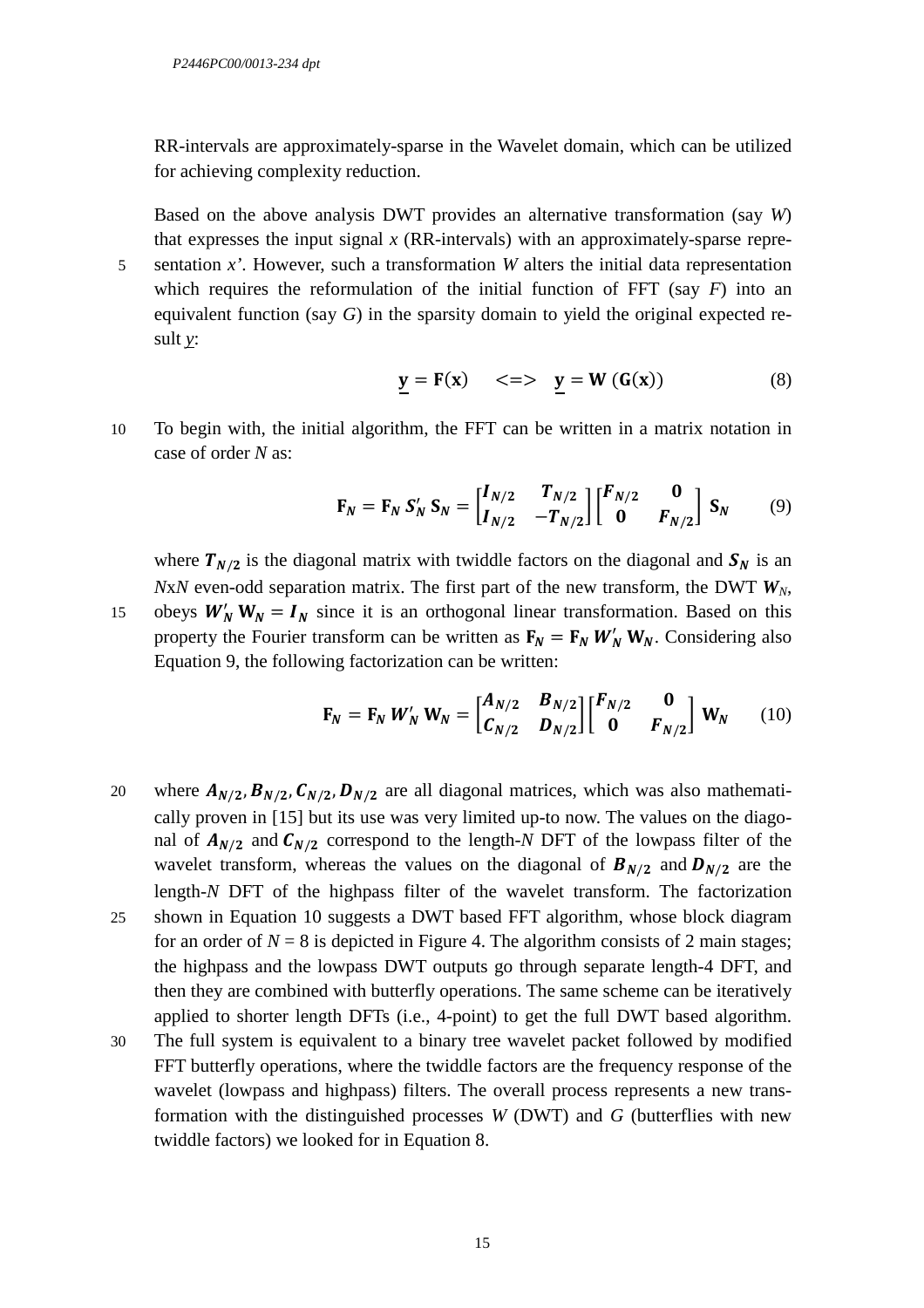Interestingly, no one had utilized it in order to take advantage of its properties. The main reason for that is the fact that the complexity of the algorithm is much more than the original FFT for a given order N. In particular, we evaluated the complexity of the algorithm with N=512 using various wavelet bases (i.e. Haar, Db2, Db4) and

5 compared it with one of the fastest known FFT implementations known as split-radix FFT. Results show that (without pruning or exploitation of the sparsity of the signal) the wavelet-based FFT comes with 36%, 49%, or 76% increased computations compared to the split-radix FFT in case of Haar, Db2, and Db4 DWT bases, respectively. Therefore, there is a need for tuning various parameters in order to reduce the com-10 plexity of the algorithm and adjust it for the specific application.

While in many applications the processed signals are random in nature and most importantly do not carry any inherent information that allow the reduction of computations with minimum impact at the output quality [13] we found that the nature of the bio-signals and in particular of cardiac signals [14] would be an excellent signal

15 space that could get advantage of the properties of an alternative representation in frequency domain. By representing the bio-signals within the wavelet domain wherein they are approximately sparse and pruning the most suitable data/operations we achieve to reduce substantially the complexity of algorithms/applications functioning in the frequency domain such as the power spectral analysis of bio-signals needed in 20 the monitoring of health issues.

#### **1.4.3 Power Spectral Analysis System**

The overall system for performing PSA of ECG data is shown in Figure 5. Initially, the ECG data are being recorded with a sampling frequency f and based on a fixed widow size the data are being sent for RR interval calculation for which various low 25 complexity methods exist. Next since we perform the evaluation for each window, in order to normalize the data, we calculate the zero mean of the RR intervals and based on the number of intervals we extrapolate them to size n in order to meet the fixed size N of FFT block. After extrapolating the RR-intervals the DWT based FFT that is described above is used to calculate the trigonometric coefficients that are used in 30 equations 2 to 7 to calculate the power spectrum of the window data. The ECG data is sent in different windows and the HRV analysis is performed for every window to provide real time information for portable monitoring devices. Windows could be overlapped up-to 50% in conventional Fast Lomb based PSA. As shown in Figure 5

35 Interestingly, the first stage of the FFT-DWT (DWT-decomposition) algorithm makes this type of signals sparse separating them into significant (high-values) and lesssignificant (low-values) which can ultimately be dropped as highlighted in Figure 4. This can be attributed to DWT properties and its excellent time and frequency localization. Actually, each DWT stage by applying a highpass and a lowpass filter com-

the power spectrum is calculated using Equation 2 to 7 described above.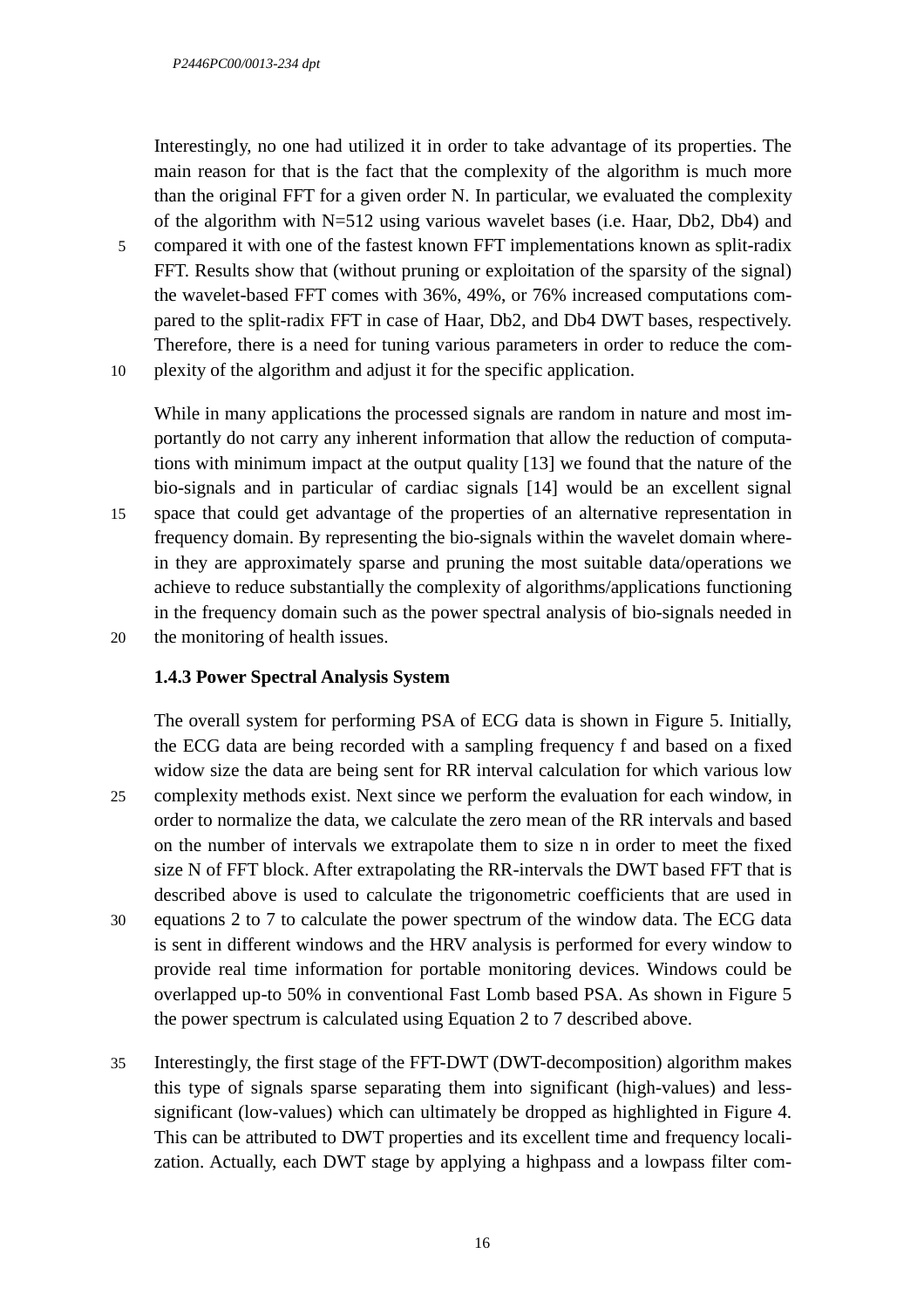putes the so-called approximation and detail coefficients, respectively containing a percentage of the initial signal energy. As the stages (known as scales) increase the frequency (low frequencies) and time (high frequencies) resolution increases. Such a property was used traditionally by many signal analysis algorithms including the RR-

- 5 interval extraction in order to extract the required information. However, usually such a process requires many stages (i.e. more than 8) and complex Debauchees basis (i.e. db6) and thus was not favored from a practical/cost viewpoint. Nonetheless, one of the popular applications of DWT in cardiac analysis was the data compression which is applied in order to compress the recoded ECG data from a wearable sensor
- 10 and send them wirelessly to another more capable device for further analysis. The main reason for that is the fact that the time domain and most importantly frequency domain analysis is performed by complex algorithms as we discussed above that need high performance and energy resources which could not be provided by a wearable device.
- 15 To this end, the proposed system could reduce the complexity of PSA algorithms and allow real time processing and in time detection of any malfunction. While researchers have taken already advantage of the fact that ECG data are sparse in nature and thus they can be compressed by an approximate representation in the wavelet domain [12] none have thought up-to now to utilize this property in the analysis algorithms.

#### 20 **1.4.4 Proposed Complexity Reduction**

As we discussed an alternative signal representation that exposes the hidden signal sparsity in wavelet domain is possible. However, as we noticed such a representation does not guarantee a reduced algorithmic complexity since it ends up to an overall more complicated algorithm. The key idea to address such an issue is to exploit the 25 introduced approximately sparse signal representation to reduce the algorithmic complexity as we discussed in 1.4.2. This reduction can be achieved by identifying and pruning the less significant computations that affect the output quality/accuracy to a small extent in the transformations *W* and *G*. This is achieved by obtaining the data statistics of the individual signal components and applying a threshold value

30 *THRi* to each stage for classifying components into significant and less-significant. For instance, in the first stage, DWT transforms the input signal  $x$  into  $x'$  in which two energy bands (HPF and LPF outputs) can be distinguished as we showed in Figure 3. Thus by applying a  $THR<sub>1</sub>$  we could distinguish components into significant and less significant, i.e. according to:

35 
$$
x'_{k}:\begin{cases} significant, & if E\{|x'_{k}| \}\geq THR_{1} \\ less-significant, & if E\{|x'_{k}| \}\leq THR_{1} \end{cases} k=0,..,N \quad (11)
$$

By tying then all less-significant signal components to zero (sparsification) and pruning the associated operations we could achieve complexity reduction. Similarly, by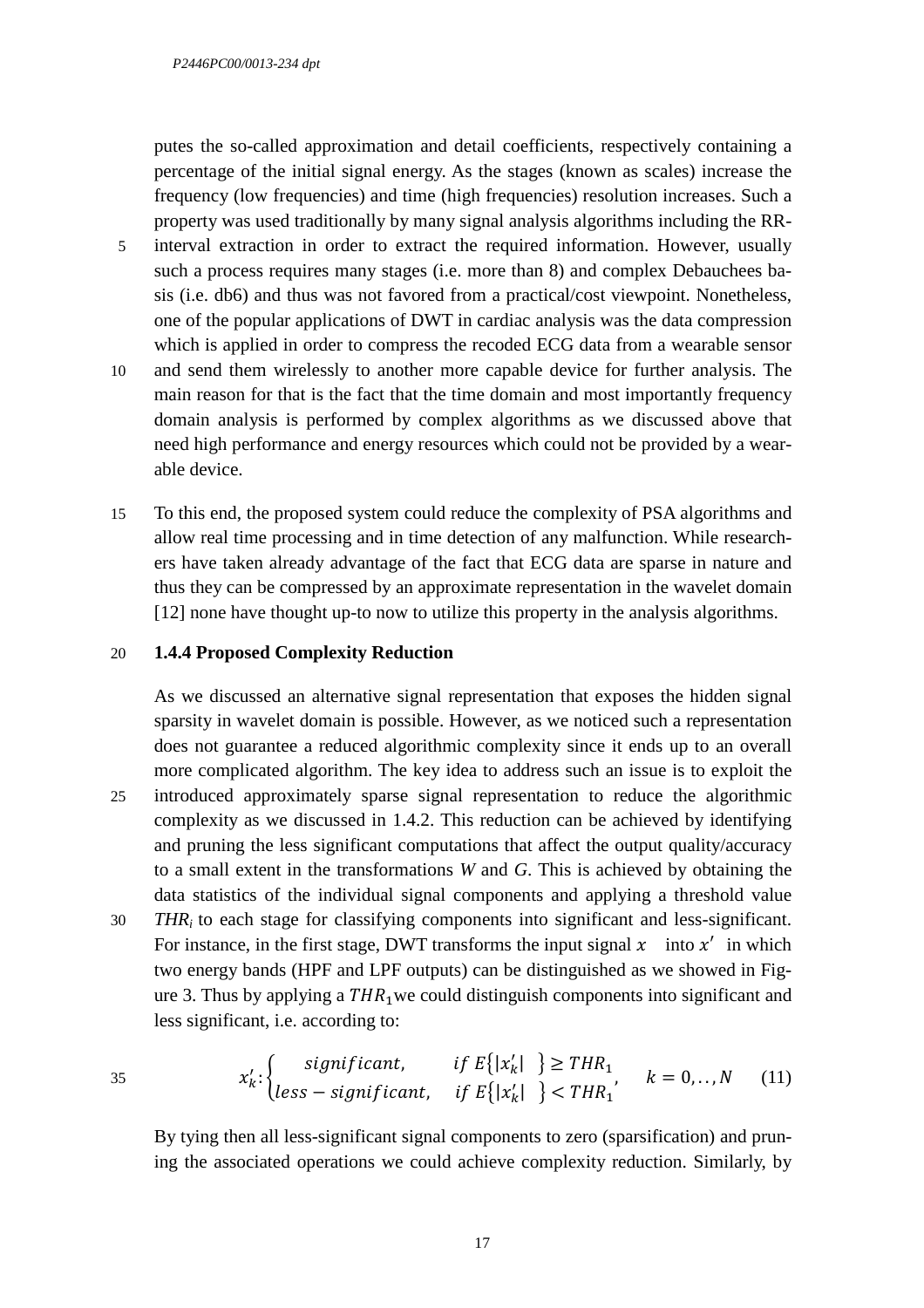applying a threshold in the second stage of the butterfly operations on the twiddle factors we could further reduce the overall number of operations as we discuss in the following sub-sections. Note that by tuning  $THR_i$  we can obtain trade-offs between complexity reduction and distortion which need to be kept as low as possible. The

5 distortion introduced by the proposed approximations is quantified by evaluating the mean-square-error (MSE) between the original output signal  $y=F(x)$  and the approximated one  $y'=W(G(x))$  along with the overall impact on the ratio  $R=LFP/HFP$  that as we discussed indicates the detection capability of cardiac malfunctions.

#### **1.4.5 Signal Sparsification - Band Pruning**

- 10 As we discussed in Section 3 the first stage of the new formulation is the DWT, which after processing the RR-intervals it distinguishes the signal into two groups/bands; the high energy (LPF outputs) and the low energy (HPF outputs) bands. Based on such differences the highpass-detail computations associated with the less-significant signal components can be pruned, eliminating the corresponding
- 15 half band of the DWT as highlighted in Figure 4. By doing so the multiplications and additions associated with the dropped signals in the second stage of the waveletbased FFT can also be pruned as shown in Figure 4. After the applied signal sparsification and the associated pruning of operations, the new sparse wavelet-based FFT process  $(F_N \n<sub>SP</sub>)$  can be written as:

$$
\mathbf{F}_{N\_SP} = \mathbf{F}_N \, \boldsymbol{W}'_N \, \mathbf{W}_N = \begin{bmatrix} A_{N/2} & \mathbf{0} \\ C_{N/2} & \mathbf{0} \end{bmatrix} \begin{bmatrix} F_{N/2} & \mathbf{0} \\ \mathbf{0} & \mathbf{0} \end{bmatrix} \, \mathbf{W}_N \tag{12}
$$

where  $F_{N/2}$  along with factors  $B_{N/2}$  and  $D_{N/2}$  are set to zero due to their insignificant content.

We now repeat the complexity comparison and we observe that the number of computations is reduced by 28%, 21%, and 8% compared to the split radix FFT if the 25 Haar, the Db2, or the Db4 are used as DWT basis, respectively.

Overall, we determined that by using Haar as the DWT basis and applying only one stage of DWT decomposition is sufficient for separating the energy of the processed data to the required approximation level leading to an end-result with minimum error (not affecting any diagnosis) with low complexity. While we could further decom-

- 30 pose the lowpass-detail data further by applying more DWT stages as in conventional data analysis algorithms, we found that this is not necessary and rather costly. Specifically, as we discussed in PSA what matters are the values of HPF and LPF and the ratio between them rather than the increased time and frequency resolution that could be achieved by more DWT stages. Therefore, our algorithm utilizes the proper-
- 35 ty of DWT at minimum cost (by using the low cost Haar basis and only one stage decomposition) in order to reduce the complexity and prune any insignificant information from the first DWT stage.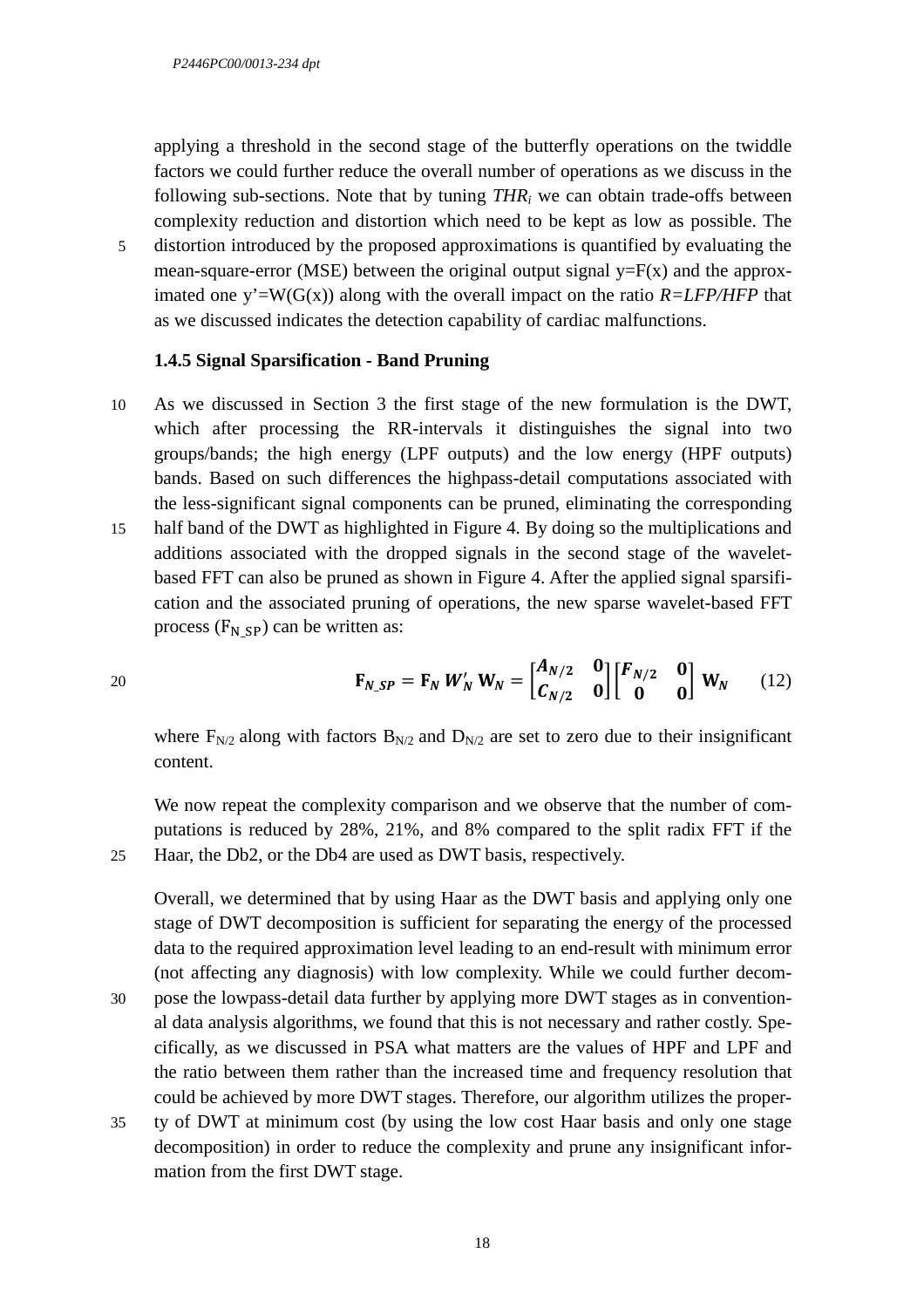#### **1.4.6 Twiddle-Factor Pruning**

In the second stage of the algorithm, the DWT outputs are multiplied with twiddle factors that are the frequency response of the filter coefficients of the chosen wavelet basis (Haar, Db2, Db4 etc.). Such factors carry the unique property that they do not

- 5 lie on the unit circle but they differ in their magnitude substantially as opposed to the FFT twiddle factors. This exactly property is being exploited to introduce another novelty in our approach that is the exclusion of the computations based on small magnitude twiddle factors. Specifically, we observe that the twiddle factors  $[A_1, A_2]$  $A_2...A_{N/2}$ ] decrease in magnitude  $(A_1>A_2...A_{N/2})$ , whereas factors  $[C_1, C_2...C_{N/2}]$
- 10 increase in magnitude  $C_1 < C_2 < ... < C_{N/2}$ . In particular, factors  $A_{N/2}$  and  $C_1$ ,  $C_2$  etc. have a small magnitude (close to zero). This indicates that the operations associated with these small factors might also influence the output result to a lesser extent. To determine the significance of its factor and of the associated operations we performed a sensitivity analysis by pruning various small factors (which we can term as less-
- 15 significant) and observed the impact on output quality. Based on our analysis we have generated 3 sets of factors based on their magnitudes and the number of pruned computations that can be achieved (i.e Set1 corresponds to 20% pruned factors/operations, Set2 to 40%, and Set3 to 60%). Our results (Figure 6) show that the output quality in terms of MSE decreases slightly compared to the conventional FFT
- 20 outputs if we apply the above approximations to the  $2<sup>nd</sup>$  stage of the algorithm but such distortions do not affect the capability of the system in detecting any arrhythmia. The approximations of the twiddle factors  $[A_1, A_2...A_{N/2}]$  and  $[C_1, C_2...C_{N/2}]$  in a matrix form is shown next:

$$
\mathbf{F}_{N,SP} = \begin{bmatrix} A_{N/2} & 0 \\ C_{N/2} & 0 \end{bmatrix} \begin{bmatrix} F_{N/2} & 0 \\ 0 & 0 \end{bmatrix} \mathbf{W}_N = \begin{bmatrix} A_1 & \cdots & 0 \\ \begin{bmatrix} 1 & \ddots & \vdots \\ 0 & \cdots & A_{N/2} \end{bmatrix} & 0 \\ \begin{bmatrix} C_1 & \cdots & 0 \\ \vdots & \ddots & \vdots \\ 0 & \cdots & C_{N/2} \end{bmatrix} & 0 \end{bmatrix} \mathbf{W}_N
$$

Note also that as the wavelet basis and thus filter sizes increases (i.e. in case of Db4), 25 the number of small-valued/zero twiddle-factors is also increasing. However, at the same time the number of computations in the DWT stage is also increasing. Therefore, there is a clear trade-off between the approximations applied in the second stage and the number of computations in the DWT stage. Overall, we observed that the proposed approximations can reduce by 52% the number of additions and 17% the 30 multiplications compared to a conventional split-radix FFT algorithm. Note that the savings increase with the order (i.e. in case of  $N=1024$  then we obtain we obtain further 12% less multiplications and 8% less additions) due to the logarithmic complexity growth of original FFT with the order.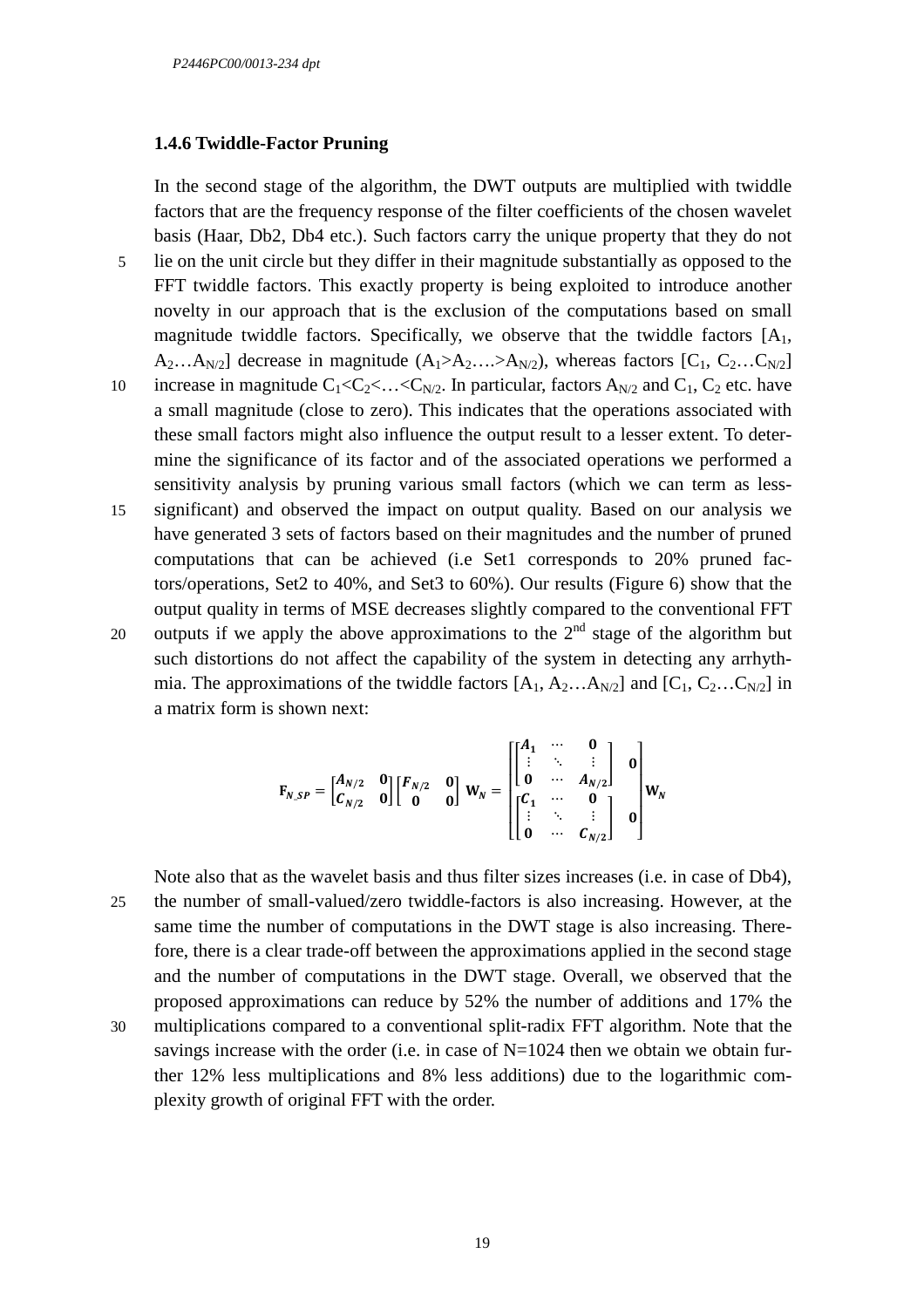| LFP: HFP ratio under static and dynamic pruning |                           |                            |                                                                                                   |       |       |                  |
|-------------------------------------------------|---------------------------|----------------------------|---------------------------------------------------------------------------------------------------|-------|-------|------------------|
|                                                 | <b>LFP/HFP</b>            | Orig.<br><b>FFT</b>        | PSA based on prop. FFT with 1 <sup>st</sup> stage ap-<br>prox. and various approx. in $2nd$ stage |       |       |                  |
|                                                 | Ratio                     | <b>based</b><br><b>PSA</b> | 1 <sup>st</sup> stage<br>band drop                                                                | Set1  | Set2  | Set <sub>3</sub> |
|                                                 | <b>Static</b><br>Pruning  | 0.45                       | 0.465                                                                                             | 0.465 | 0.483 | 0.492            |
|                                                 | <b>Dynamic</b><br>Pruning | 0.45                       | 0.465                                                                                             | 0.467 | 0.47  | 0.471            |

Table I LFP: HFP ratio under static and dynamic pruning

#### **1.4.7 Energy-Quality Trade-offs Through Static and Dynamic Pruning**

In order, to evaluate the energy savings and the distortions obtained by the proposed approximations we have mapped the conventional and new PSA system on a singlecore processor simulator [12]. In addition, we analyzed numerous sinus-arrhythmia 5 samples (that is one of most common arrhythmia conditions) from PhysioNet database and we evaluated the ratio between the low frequencies power (LFP) (0.04-015 Hz) and the high frequencies power (HFP)  $(0.15 - 0.4 \text{ Hz})$  of the heart rate spectra. This ratio is obtained by processing the outputs of the new FFT using the Lomb calculator and is the most appropriate quality metric for this application. Table 1 depicts 10 the ratio LFP/HFP for the different modes of static approximations where we observe

that the ratio remains close to the original value and much less than 1 even when the highpass-band and 60% of twiddle factors are pruned. The resulted PSA based on the proposed approach and the conventional Fast-Lomb method for a sample is depicted in Figure 7. Interestingly, we can observe that even if we drop 60% of the operations 15 we obtain only 3% difference in LFP/HFP ratio compared to conventional PSA sys-

tem, thus we can still easily identify the sinus arrhythmia condition.

The proposed approximations result directly in energy savings which can reach up-to 51%. However, such approximations could also be combined with one of the most effective power savings methods that is voltage scaling. In order to determine the 20 degree of voltage scaling that can be applied, we noted the performance improve-

- ment that we obtain with the new system that ranges from 40% up-to 51% depending on the degree of approximation. The reduced number of cycles translate directly to throughput/execution-time improvement which can facilitate dynamic voltage and frequency scaling (DVFS). Specifically, the execution time is given by  $Exec\_time =$
- 25 #cycles  $*$  freq  $(V_{dd})$ , where freq. is the frequency of operation which is a function of supply-voltage  $V_{dd}$ . Based on the improvement in execution we calculated the voltage scaling and the resulted energy savings that can be obtained under various modes of approximations. Interestingly, the proposed approach when combined with DVFS can lead up-to 82% energy savings under the same (acceptable) range of dis-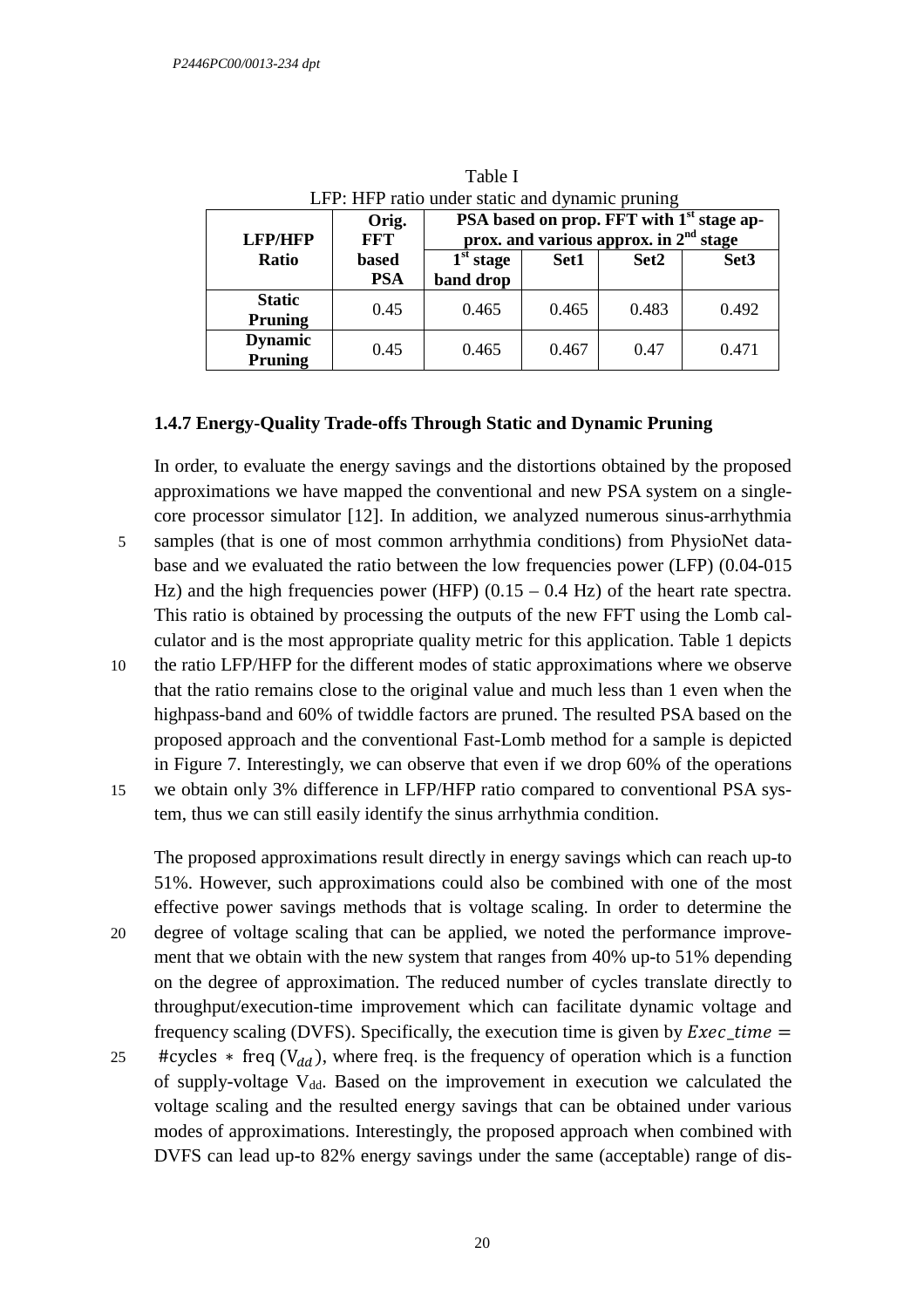tortions. In the above analysis we have applied fixed number of approximations based on static thresholds that we analyzed during design time. However, it is possible to apply dynamic thresholds during the operation for dynamic pruning of computations. To do so we have altered the application software by including some extra

- 5 comparison instructions during the  $2<sup>nd</sup>$  computation stage (after the band dropping). Data and twiddle factors that are below a set of thresholds are eliminated on the fly for the various samples. By doing so we could achieve a finer grain approximations, limiting the distortions as shown in Table 1 since only computations that are below a threshold for the specific sample are eliminated. However, the reduction in distortion
- 10 comes at a cost of an approximately 10% energy overhead compared to the static case and applied DVFS due the extra instructions i.e. comparisons which also limits the degree of the applied voltage scaling . All in all the proposed approach leads to the design of an energy efficient PSA system that could adapt its complexity, energy and performance with minimal and acceptable distortions (ratio always much less 15 than 1).

#### **1.4.8 Time-Frequency Spectral Analysis**

Another advantage of our approach is that PSA could be performed in timefrequency space. To be more specific DWT differs from FFT on the fact that it does not only maintains frequency information but also time, therefore HPF and LPF 20 could be evaluated and the time-frequency space providing more accurate information regarding the heart status of a person at various instances of the day. In order to better track the time-varying components of the heart rate, the Lomb periodogram could be modified to be implemented as a time-frequency distribution [11]. Timefrequency analysis using Lomb periodogram could be easily performed by applying 25 a window w(t) to the data and evaluating each segment individually. Using a sliding window configuration  $w(t-t)$  we can obtain the time –frequency distribution  $P_N(t, \omega)$ . However, as each segment of the window will be variance normalized the time-frequency distribution obtained from the segments will become less meaningful. Thus a method for normalizing each segment equally is needed. In [11] a 30 Welch-Lomb averaged periodogram was utilized. The ability to average variance normalized segments calculated from the Lomb periodogram was achieved through a de-normalizing factor  $\frac{2\sigma}{N}$ . Using the same technique, we apply this method to denormalize the Lomb periodogram. Thus giving

$$
P_N(t, \omega) = N \left\{ \frac{\left[ \sum x'_j cos \omega(t_j) \right]^2}{\sum cos^2 \omega(t_j)} + \frac{\left[ \sum x'_j sin \omega(t_j) \right]^2}{\sum sin^2 \omega(t_j)} \right\}
$$
(13)

where  $\mathbf{x}'_j$  is the windowed zero-mean data at time  $t$ .

35 For evaluation of short term HRV, a window of 2 to 5 minutes of RR intervals is suggested. As our target application is for portable monitoring devices where real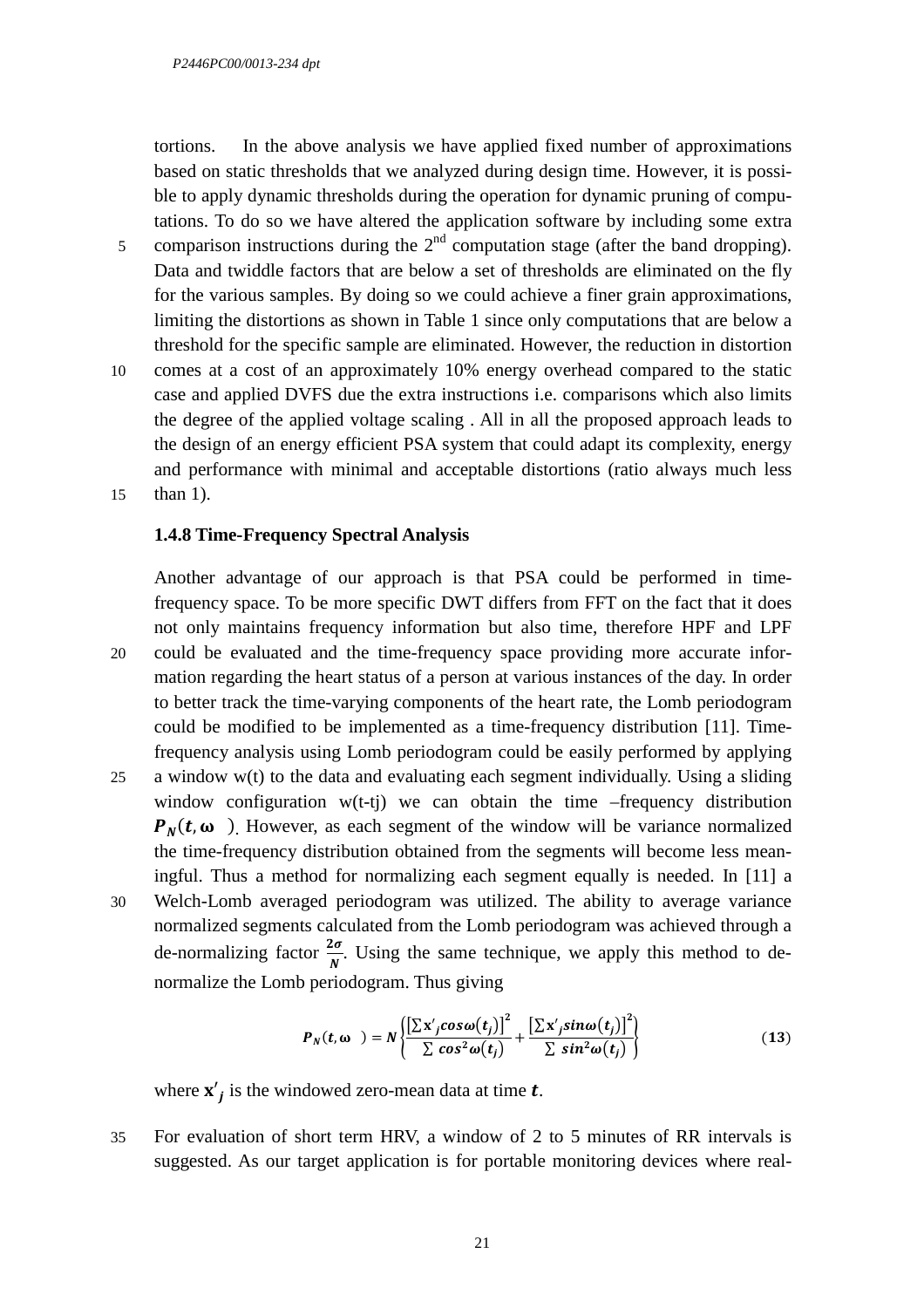time analysis values is more desired, we focus our interest on the low frequencies (LF) and high frequencies (HF) of the heart spectra, which are 0.04 to 0.15 Hz and 0.15 to 0.4 Hz, respectively. Thus, we selected an interval of 2 minutes for the sliding window configuration. Time-frequency analysis of HRV is calculated from RR inter-

- 5 vals derived from 2 minutes of ECG data. The optimal overlapping percentage is dependent on usage scenarios and user physiology. Therefore, the amount of overlap is made to be configurable in our system. The overlap in our tests was chosen to be 50% overlap with previous RR interval samples. This configuration was designed so that we are able to obtain a better view of immediate changes in frequency compo-
- 10 nents for normal cases of HRV. Figure 8(a) and 8(b) present an example for timefrequency analysis using conventional FFT and DWT-FFT, respectively where it is evident that the results are very similar, irrespective of the approximations applied in case of DWT-FFT based periodogram.

## **1.4.9 Health Monitoring**

- 15 Apart from sinus arrhythmia the proposed system can be used for detection and monitoring of many other diseases, including cardiac and neural associated diseases, described below:
	- In case of Sleep Apnea, the LFP and HFP changes in various sleep stages. The LFP/HFP ratio is maximal during sleep apnea case.
- 20 For cases of Congestive Heart Failure, the total power is concentrated at LF range and HFP is virtually absent; these fluctuations help us identify congestive heart failure cases.
	- For patients with Guillian Bare syndrome, the HFP decreases and the LFP/HFP ratio increases indicating the disease.
- 25 For Tachycardia patients, LFP and HFP are considerably decreased when compared to patients with normal heart rates.
	- In Myocardial infarction, the LFP/HFP is decreased because of an increased HFP.
- For Diabetic Autonomic Neuropathy cases, the LFP and Total Spectral power 30 are used to indicate the disease.
	- For Epileptic seizures, the increase in HFP during the onset of the seizure is used for early detection of epileptic seizures.

## **1.4.10 System Integration**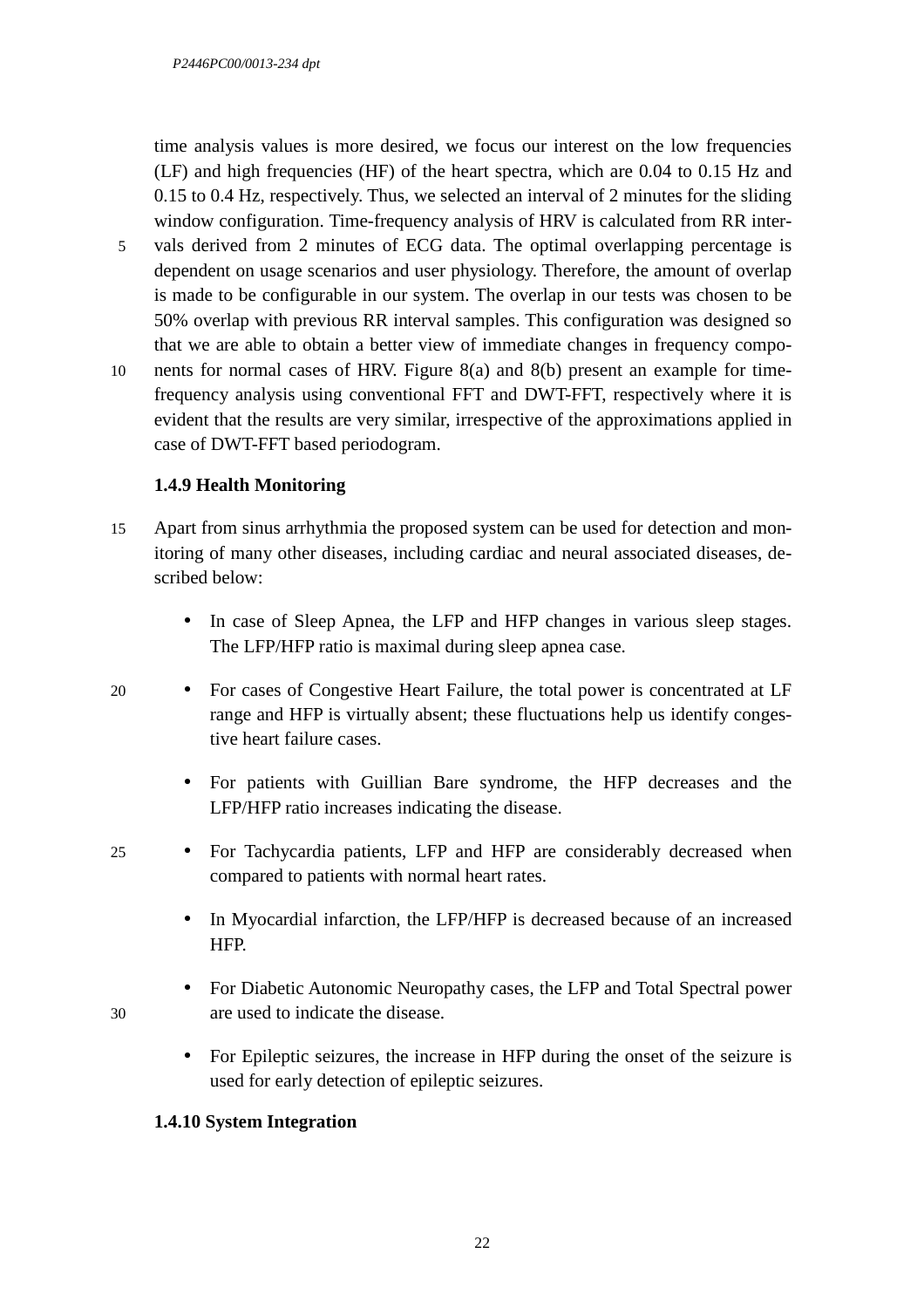Another advantage of our approach is that PSA could be performed in combination with other wavelet based analysis and processing methods allowing integration of more systems and thus providing more insight at the health of a person at low cost. We describe two integrated systems next:

- 5 a) As we discussed above existing methods of HRV analysis are compressing the recorded signals and extracted RR intervals and transmit them over the wireless channel to an external device in order to perform further analysis [15, 12]. Most of such systems are based on wavelet transform. Usually several stages of wavelet transform and various wavelet bases are applied in order to compress the signal and 10 finally transmit it over the channel to the external device. However, our approach can
- be combined with the traditional ECG compression methods at low cost and not only compress the signal but at the same time calculate the power spectra at very low cost. This will allow to compress and simultaneously process the ECGs in order to detect any cardiac malfunction. This can be achieved as shown in Figure 9. The sampled
- 15 data are being sampled within the fixed window and a wavelet transform of k stages is being applied for compression. Note that the number of stages is being determined by the wavelet basis that is applied (i.e. Haar, Db2, Db4 etc). Out of these successive k stages we obtain the output of the first i stages and use them as input to the  $2<sup>nd</sup>$ stage of butterfly multiplication of our algorithm. Then by applying the required ap-
- 20 proximations and calculating the lomb factors we obtain the power spectra. The output of the i-th DWT stage is used also as input to compute the rest DWT stages used for compression. In this way we can obtain both the power spectra, time-frequency analysis and the compressed signal.
- b) In [17], [18], the authors present a delineation algorithm for finding the dif-25 ferent parts of the ECG signal (such as the P, QRS and T waves). This is achieved using a wavelet transformation based algorithm, where the raw ECG signal is transformed using Discrete Wavelet Transforms (DWT). In our proposed method for power spectrum calculations, we also apply the DWT transformation. Thus, we can re-use the wavelet block utilized for the delineation for the power spectral calcula-30 tions. However, the DWT approach used for delineation may need a different basis of transformation when compared to the power spectrum calculations. To resolve this issue, we can apply a two-step approach: in the first step, we choose the best basis of DWT for waveform delineation and use the same for power spectral calculations. If the results of power spectral calculations are not accurate enough, due to the approx-
- 35 imation used in our proposed method, we change the basis in the next step and re-do the calculations. These can be done offline, at design time, and the best basis can be chosen, as a trade-off between delineation quality versus accuracy of power spectral calculations.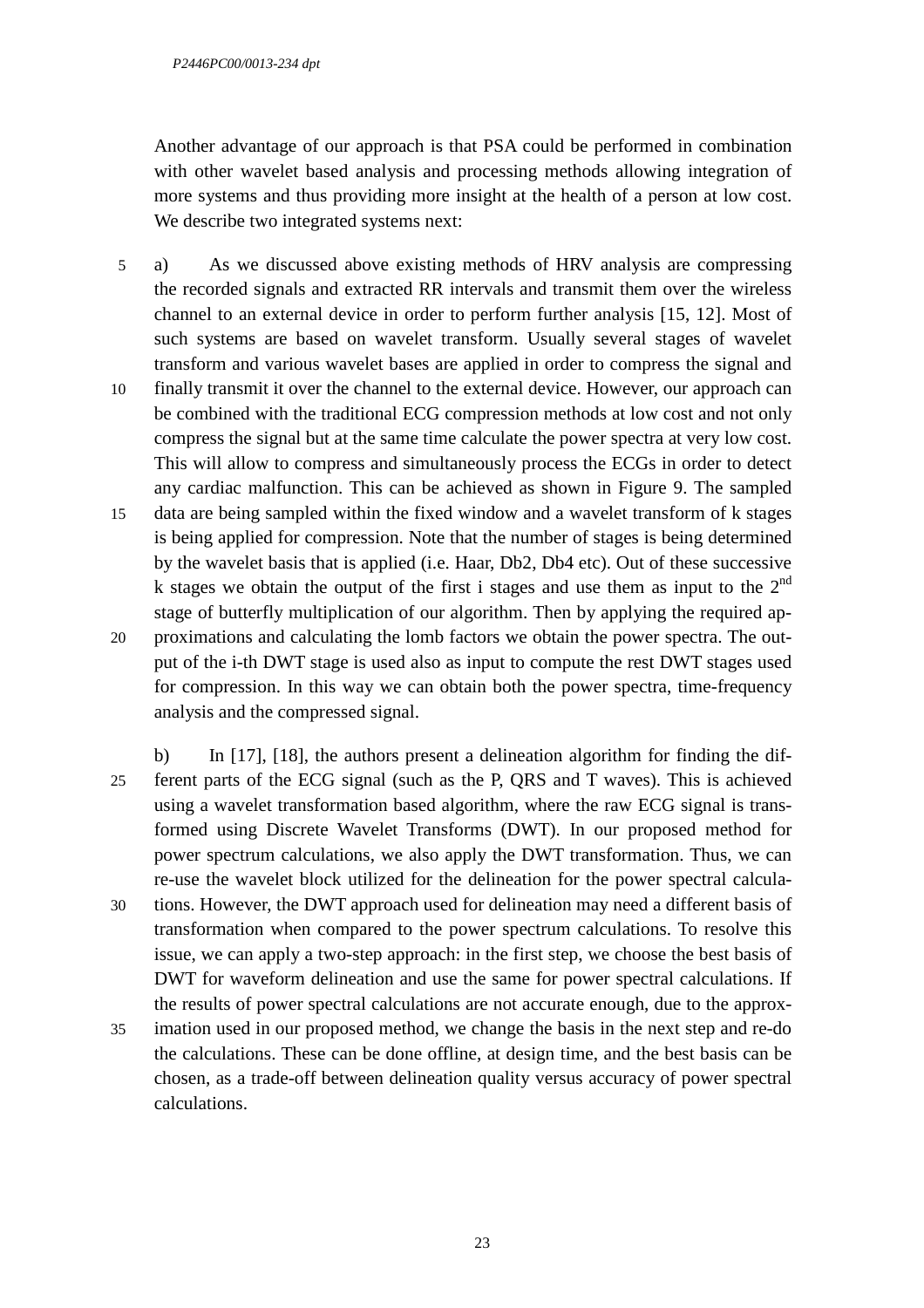### **1.4.11 Impact - Use of the Proposed Method and Device**

Since our novel approaches reduce the computations by more than 75% it allows the implementation of PSA on low-cost wearable devises opening a whole new market and opening new avenues for improving the treatment and health monitoring of each

- 5 person. The low complexity of the proposed system avoids also the need for transmitting wirelessly the data on external devises for processing the data as it is used to [12], leading to just-in time health monitoring and diagnosis. The system provides an automatic analysis of data to the doctor, preventing him or her from having to work through hours of recorded data and allowing patients to avoid the bulky Holter cardi-
- 10 ac monitors which are traditionally worn by patients for around 24 hours at a time. Such a system could measure continuously and remotely, which allows analysis to take place anywhere and detect any anomaly anytime. The World Health Organization estimates that 17 million people die of cardiovascular disease every year. Many of these deaths happen because the type of pathology isn't detected in time. The pro-
- 15 posed system could monitor people 24 hours a day, seven days a week at minimum power and cost. Not only will this simplify life for heart patients (less trips to the hospital), but it could also slash costs for healthcare systems. It is certain that such a system could find several health-related uses: monitoring athletic performance, or assessing diet and physical activity in obese patients. Nonetheless, such a system
- 20 could lead to wearable round-the-clock monitoring devices which could bring new types of analysis, leading to new treatments and ultimately save lives all around the world.

The exciting acceptance of doctors and hospitals of a recent device [12] based on compressing the cardiac data and transmitting them for analysis at a mobile phone 25 indicates that the proposed system by offering the unique characteristic of just in time analysis (without the need of transmitting the data externally for analysis) would be accepted excitingly by the medical and engineering society. Note also that several researchers and companies (i.e. Texas Instruments, USA) [10] recently have tried to implement low power biomedical processors by reducing the complexity of 30 FFT algorithm that was identified as the kernel of many applications but they still did so based on conventional circuit/algorithmic techniques without taking advantage of

In brief our novel ideas that could widen the use of wearable devices and create new areas of research and products in engineering and medical sciences are:

35 − For the first time we utilize an FFT based DWT algorithm in an application and overcome its practical limitations by utilizing the characteristics of biosignals in order to apply approximations with minimum quality reduction.

the characteristics of the bio-signals as we do.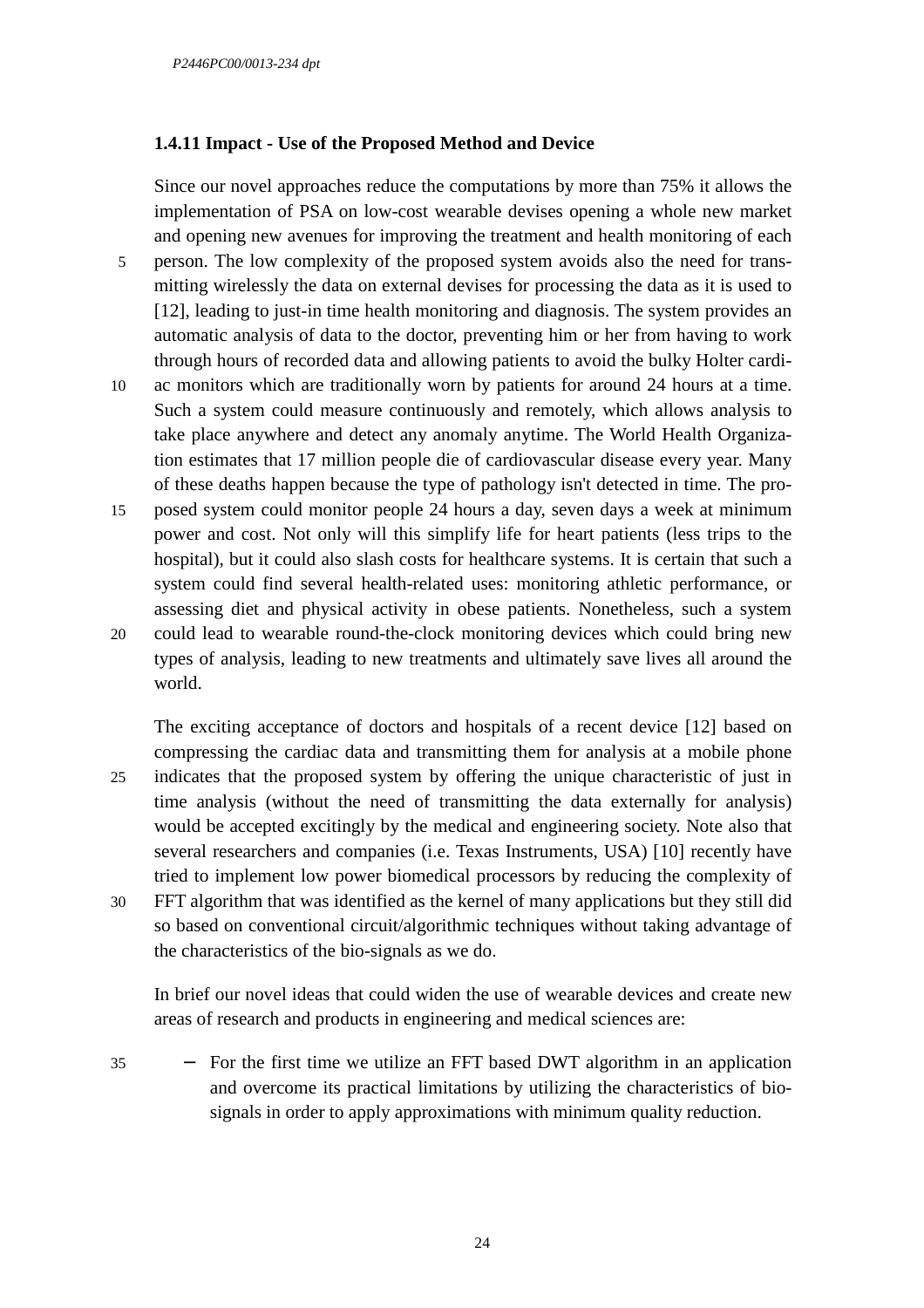- A systematic method is being followed that allowed us to identify the most significant parts in the calculation of an accurate PSD at minimum complexity.
- Identify the parts of the algorithm that could be used offering intelligent 5 complexity/power – quality trade-offs that could adapt to the dynamically change of the health status of each person.
	- Reduce computations by more than 75% with minimum quality reduction and no effect in the correct diagnosis of malfunctions
- − The system can be used for low cost/power power spectrum analysis as well 10 as time-frequency analysis of cardiac (ECG) as well brain (EEG) signals.
	- The system can be used for the analysis of various other signals where power spectrum density is necessary for the diagnosis or estimation of parameters allowing the implementation of low cost power analyzers that are used in various applications (communications, biomedical, audio etc).
- 15 − The proposed spectral analysis device can be combined with existing compression or delineation systems of ECG data based on DWT and provide simultaneously the power spectra within desired frequencies as well as ECG characteristics (QRS complexes, P and T waves) and the compressed ECG data.
- 20 − The proposed device can serve as a health assessment tool as well as health risk diagnosis tool as it identifies major diseases as well as sleep patterns, fatigue etc.

− The proposed device could be useful among professionals from various fields such as Cardiologist, Cardiovascular specialist, Clinical researches, Biofeed-25 back specialists etc.

- The proposed device could increase sustainability of health care practices by saving time and money for patients and health care professionals.
- − The proposed device will be an important tool in identifying online any health issue and help in providing better treatment at the onset of the diseases.
- 30 − It could be used by companies dealing with athletic equipment, health monitoring, private health institutions and hospitals in order to provide low cost monitoring and treatment solutions.

Note while the proposed approach can be applied for time-frequency spectral analysis of various signals our description mainly focus on cardiac signals.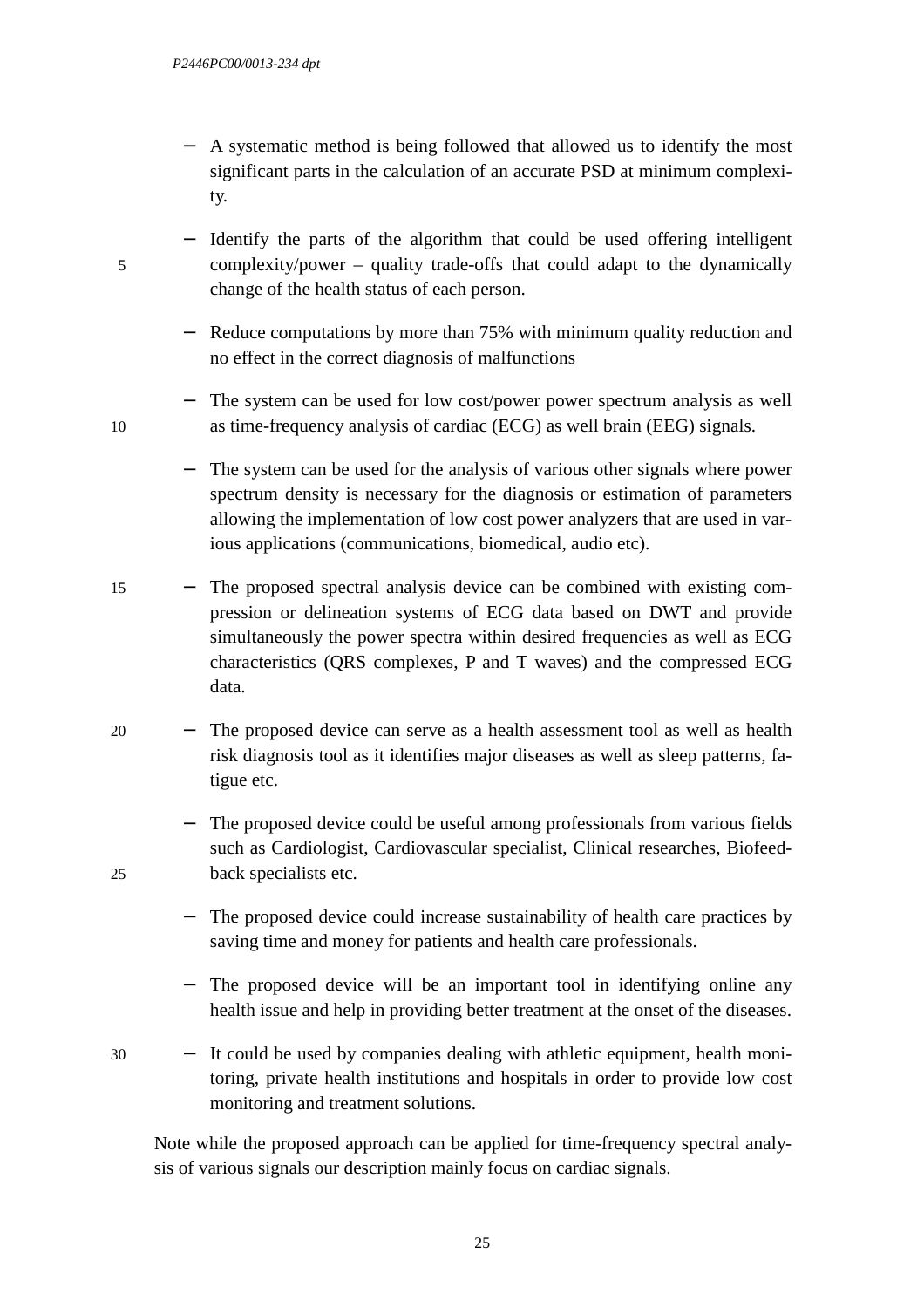# **References**

- [1] AI Maistrou, "Implicit Comparison of Accuracy of Heart Rate Variability Spectral Measures Estimated via Heart Rate and Heart Period Signals," *IEEE Computers in Cardiology*, 2008.
- 5 [2] P. Flachenecker, H.-P. Hartung and K. Reiners, "Power spectrum analysis of heart rate variability in Guillain–Barre´ syndrome," *Brain*, *Oxford University Press*, 1997.
- [3] B. S. Saini, D. Singh, M. Uddin, V. Kumar, "Improved Power Spectrum Estimation for RR-Interval Time Series," World Academy of Science, Engineer-10 ing and Technology, 2008.
	- [4] T. Saxena, D. B. Cousins, C. Partridge, W. T. Strayer , "Methods and systems for passive information discovery using Lomb periodogram," US patent 7359966.
- [5] W. H. Press, G. B. Rybicki, "Fast algorithm for spectral analysis of unevenly 15 sampled data," *Astrophysical Journal*, 1989.
	- [6] W-C Fang, C-K Chen, E Chua, C-C Fu, S-Y Tseng, S. Kang, "A Low Power Biomedical Signal Processing System-on-Chip Design for Portable Brain-Heart Monitoring Systems," Intern. Conf. on Green Circuits and Systems (ICGCS), 2010.
- 20 [7] D. K. Ravish, S. Devi, "Automated Seizure Detection and Spectral Analysis of EEG Seizure Time Series, " *European Journal of Scientific Research*, 2012.
- [8] C.-C. Chou, S.-Y. Tseng, E. Chua, Y.-C. Lee, W.-C. Fang, H.-C. Huang, "Advanced ECG Processor with HRV Analysis for Real-Time Portable Health 25 Monitoring," *IEEE International Conference on Consumer Electronics*, 2011.
	- [9] S R. Sridhara*,* M. DiRenzo*,* S. Lingam*,* S-J Lee*,* R. Blázquez*,* J. Maxey*,* S. Ghanem, Y-H Lee, R. Abdallah, P. Singh*,* M. Goel*, "*A Low Power Biomedical Signal Processing System-on-Chip Design for Portable," *IEEE Journal of Solid-State Circuits*, 2011.
- 30 [10] H. Guo, C. S. Burrus, "WAVELET TRANSFORM BASED FAST APPROX-IMATE FOURIER TRANSFORM," *EEE International Conference on Acoustics, Speech, and Signal Processing (ICASSP)*, 1997.
	- [11] S.-Y. Tseng, W.-C. Fang, "An Effective Heart Rate Variability Processor Design Based on Time-Frequency Analysis Algorithm Using Windowed Lomb

26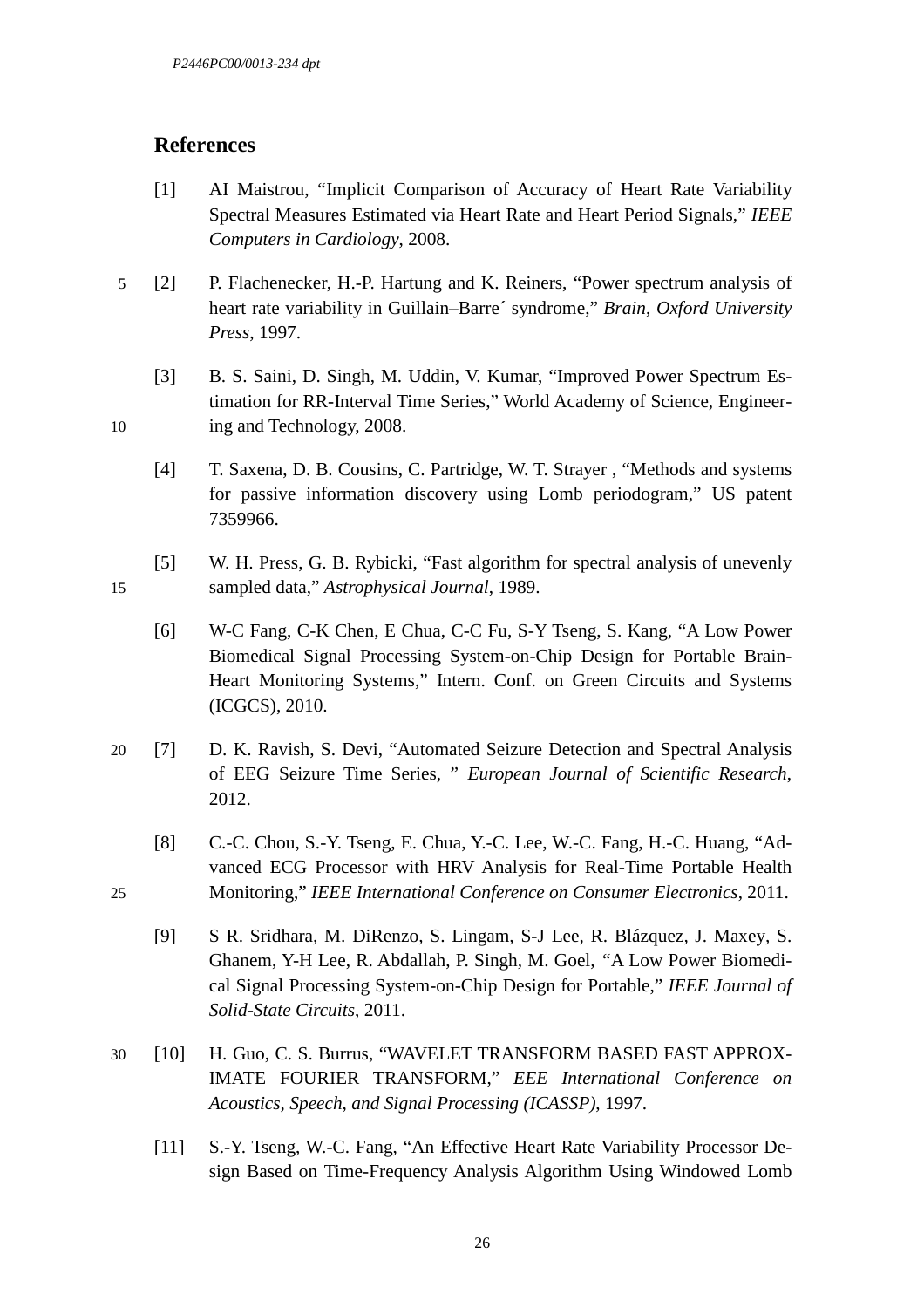Periodogram," *IEEE Biomedical Circuits and Systems Conference (BioCAS)*, 2010.

- [12] K. Kanoun, H. Mamaghanian, N. Khaled, David Atienza,"A Real-Time Compressed Sensing-Based Personal Electrocardiogram Monitoring System," 5 *IEEE DATE*, 2011.
	- [13] B. Bougard, D. Novo, L. van der Perre, F. Catthoor, "A Wavelet-FFT Based Efficient Sparse OFDMA Demodulator and Its Implementation on VLIW Architecture," *IEEE SiPS*, 2007.
- [14] L. Sörnmo, P. Laguna, "Bioelectrical Signal Processing in Cardiac and Neu-10 rological Applications," Elsevier, 2005.
	- [15] Robert S. H. Istepanian, Leontios J. Hadjileontiadis*,* and Stavros M. Panas*,* "ECG Data Compression Using Wavelets and Higher Order Statistics Methods," IEEE Trans. on Information Technology in Biomedicine, 2001.
- [16] J. P. Martinez *et al.*, "A wavelet-based ECG delineator: evaluation on stand-15 ard databases," *IEEE Trans. Biomed. Eng.*, vol. 51, no. 4, pp. 570–581, Apr. 2004.
- [17] Francisco Rincon, Joaquin Recas, Nadia Khaled, and David Atienza, "Development and Evaluation of Multilead Wavelet-Based ECG Delineation Algorithms for Embedded Wireless Sensor Nodes," *IEEE Trans. on Information*  20 *Technology in Biomedicine*, 2011.
	- [18] Acquisition and monitoring of biosignals and physiological parameters, Europe Patent Application P2208PC0P, Filed December 20, 2010, Inventors: Nadia Khaled, Hossein Mamaghanian, Francisco Rincón, David Atienza, Pierre Vandergheynst
- 25 [19] T. Saxena, et al., "Methods and systems for passive information discovery using Lomb periodogram processing," US Patent no 7359966 B2, 2008.
	- [20] S. Akselrod, et al, "Apparatus and method for time dependent power spectrum analysis of physiological signals," US Patent no 5797840 WO, 1998.
- [21] S. Akselrod, et al. "Methods and apparatus for monitoring cardiovascular regu-30 lation using heart rate power spectral analysis," US Patent no 4862361, 1989.
	- [22] D. Albert, P. Lander, "Method and apparatus for analyzing and interpreting electrocardiograms using spectro-temporal mapping," US Patent no 5046504, 1991.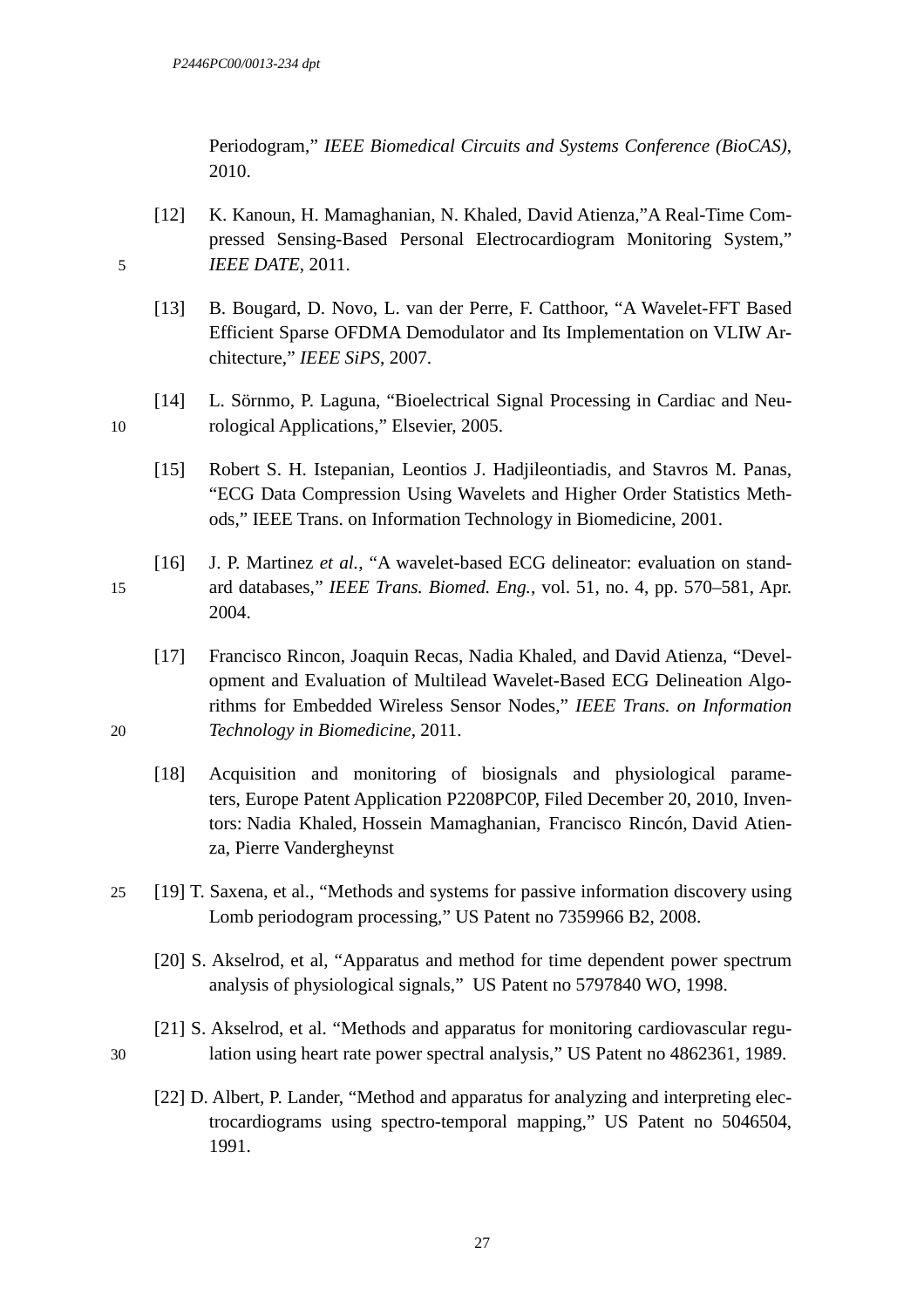- [23] Anisse Taleb, "Low-complexity spectral analysis/synthesis using selectable time resolution", WO 2009029032 A2, 2008.
- [24] Regis Logier, M. Jeanne, Benoit Tavernier, "Method For Processing A Series Of Cardiac Rhythm Signals (Rr) And The Use Thereof For Analysing A Car-5 diac Rhythm Variability, In Particular For Assessing A Patient's Pain Or Stress," WO/2006/032739.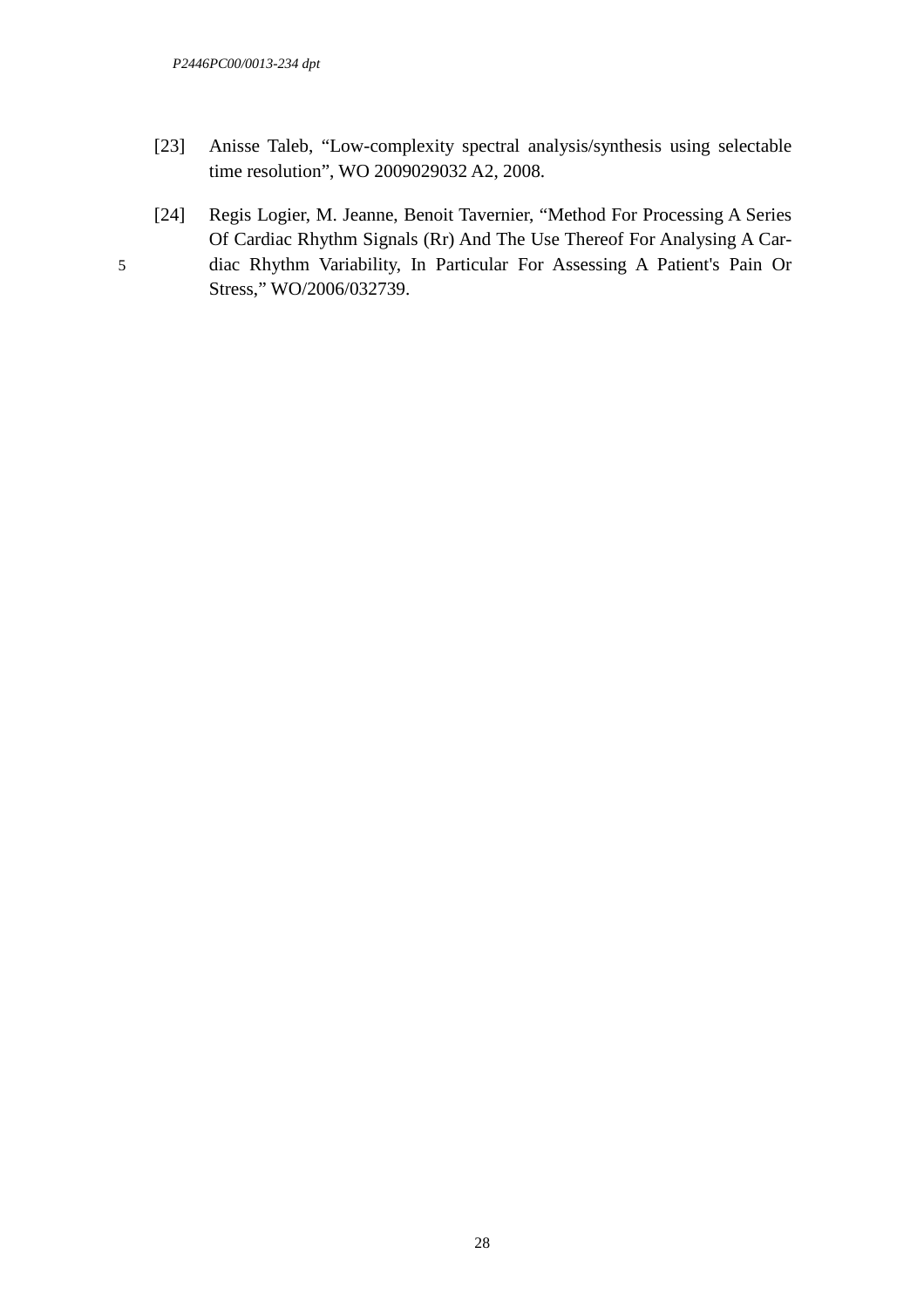# **Claims**

- 1. A method for reducing the computational complexity of a processing algorithm of a discrete signal within an original domain, within a target application comprises steps of:
- 5 (a) choosing a domain, such that transforming the signal to the chosen domain results to an approximately sparse representation, wherein at least part of the output data vector has zero or low magnitude elements;
- (b) converting the original signal in the domain chosen in step (a) through a mathematical transform consisting of arithmetic operations resulting in a 10 vector of output data;
	- (c) reformulating the processing algorithm of the original signal in the original domain into a modified algorithm consisting of equivalent arithmetic operations in the domain chosen in step (a) to yield the expected result with the expected quality quantified in terms of a suitable application metric;
- 15 (d) combining the mathematical transform of step (b) and the equivalent mathematical operations introduced in step (c) for obtaining the expected result within the original domain with the expected quality;
- (e) selecting a threshold value based on the preferred complexity reduction and degree of output quality loss that can be tolerated in the expected result with-20 in the target application;

(f) pruning a number of elements from the output data vector the magnitude of which is less than the threshold value selected in step (e); and/or eliminating arithmetic operations associated with the pruned elements either within the mathematical transform of step (b) and/or in the equivalent algorithm of step (c).

#### 25

2. The method of claim 1 wherein:

the said processing algorithm is a discrete Fourier transform;

the said original domain is the frequency domain;

the said target application is the frequency spectrum estimation of a signal;

30 the said discrete signal is a sampled bio-signal;

in step (a) the wavelet domain is chosen;

in step (b) a discrete wavelet transform converts the discrete signal to the wavelet domain, decomposing the signal into multiple frequency resolutions representing different classes of data by applying a series of suitable high-pass and 35 low-pass filters based on the used wavelet basis;

29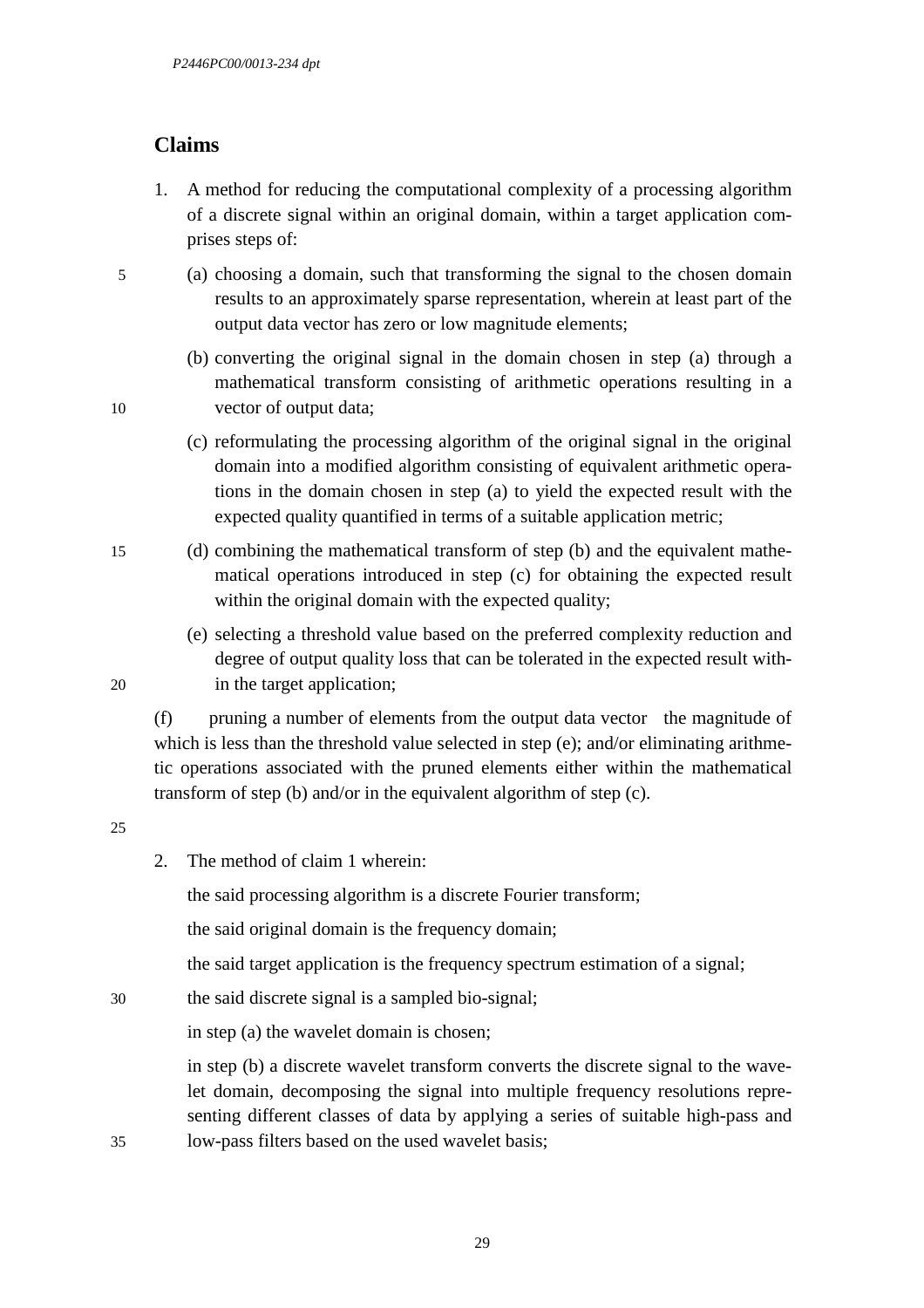in step (c) the operations of the original processing algorithm, said to be the discrete Fourier transform, are reformulated by modifying the values of the original Fourier twiddle factors with the values obtained from the frequency response of the high-pass and low-pass filters of the applied wavelet transform;

5 in step (d) the original signal is processed by the said wavelet transform and its output data vector is processed by the reformulated Fourier operations with the modified twiddle factors;

in step (c) and (d) any quality metric such as the mean square difference between the original expected result and the result obtained after applying the said wave-10 let transform followed by the said reformulated Fourier operations can be used for quantifying the output quality;

in step (e) and (f) a threshold value is selected such as the data obtained from the said high-pass filters of the applied wavelet transform can be pruned after applying the selected threshold; and/or the operations associated with the pruned high-15 pass data, in part or as whole, are being eliminated.

- 3. A method of claim 1, for estimating the frequency spectrum of an original signal which may be non-uniformly spaced with low complexity comprises steps of:
	- (a) sampling the original signal with a preferred sized window function;
- 20 (b) replacing a sampled data value, within the taken window, at an arbitrary point by several data values on a regular mesh in such a way that sums over the mesh are an accurate approximation to sums over the original arbitrary point;
- (c) transforming the signal consisting of the extrapolated data samples of step 25 (b) within the taken window in the wavelet domain using a wavelet transform; this step decomposes the signal into multiple frequency resolutions representing different classes of data by applying a series of suitable highpass and low-pass filters based on the used wavelet basis;
- (d) processing the output data vector of the applied Wavelet transform using re-30 formulated Fourier operations with modified twiddle factors, the values of which are obtained from the frequency response of the high-pass and lowpass filters of the applied wavelet transform;
- (e) selecting a threshold value such that the data obtained from the said highpass filters of the applied wavelet transform are pruned after applying the 35 selected threshold;
	- (f) eliminating the operations associated with the pruned high-pass data of step (e), in part or as whole;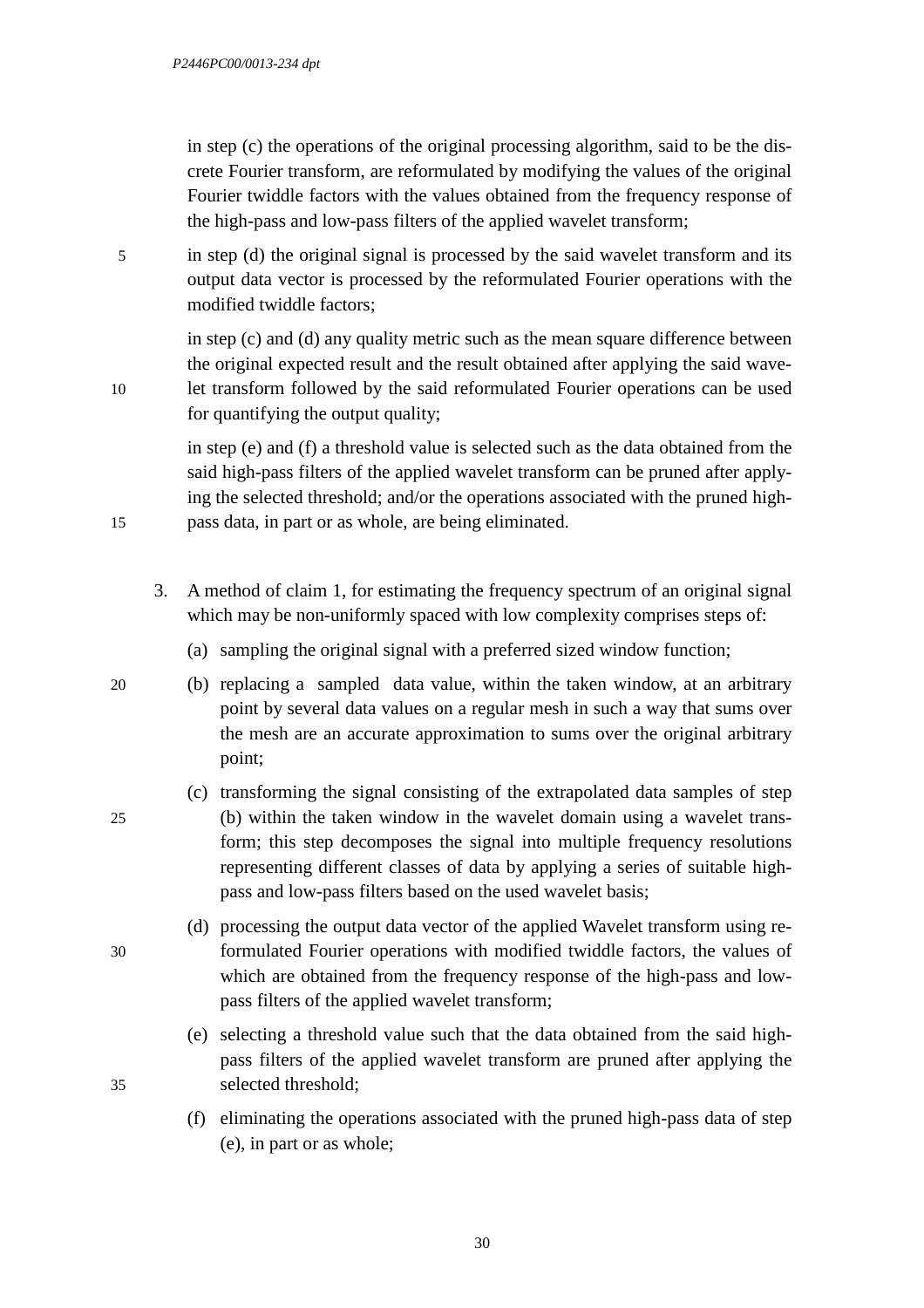- (g) evaluating sine and cosine functions at the times corresponding to the data samples within the taken window using the output data obtained after applying steps (c), (d) and (e);
- (h) computing a time shift for each frequency in a desired set of frequencies to 5 orthogonalize the sine and cosine components; and
	- (i) computing the power of each frequency in a desired set of frequencies based on the estimated amplitudes of the evaluated sine and cosine functions.
	- 4. The method of claim 3, wherein:

the original signal are time intervals of consecutive heart beats; referred hereaf-10 ter as RR intervals;

> in step (b) the procedure is equivalent to the extrapolation method used in a Fast-Lomb method;

> in step (c) the Haar Wavelet Transform with one frequency resolution level is used to transform the sampled data within the wavelet transform;

15 in step (d) the output data vector of the one-stage Haar Wavelet transform is processed by reformulated Fourier operations with modified twiddle factors, the values of which are obtained from the frequency response of the high-pass and low-pass filters used in the applied Haar wavelet transform;

in step (e) a the data obtained from the high-pass filter of the Haar wavelet trans-20 form are being pruned in part or as a whole;

> in step (f) the operations associated with the pruned high-pass data of step are eliminated, in part or as whole;

in step (h) computing a time shift for each frequency in a desired set of frequencies to orthogonalize the sine and cosine components is equivalent to the time 25 shift applied in a least-squares analysis method and/or a Fast-Lomb method;

> in step (i) computing the power of each frequency in a desired set of frequencies based on the estimated amplitudes of the sine and cosine functions is performed as in a least-squares analysis method.

- 5. The method of claims 3 and 4, wherein:
- 30 the modified twiddle factors of the reformulated Fourier operations that correspond to the frequency response of the low-pass filters used in the applied Haar wavelet transform are sorted based on the their magnitude;

the factors with smaller magnitude than the rest twiddle factors and the associated operations are being eliminated;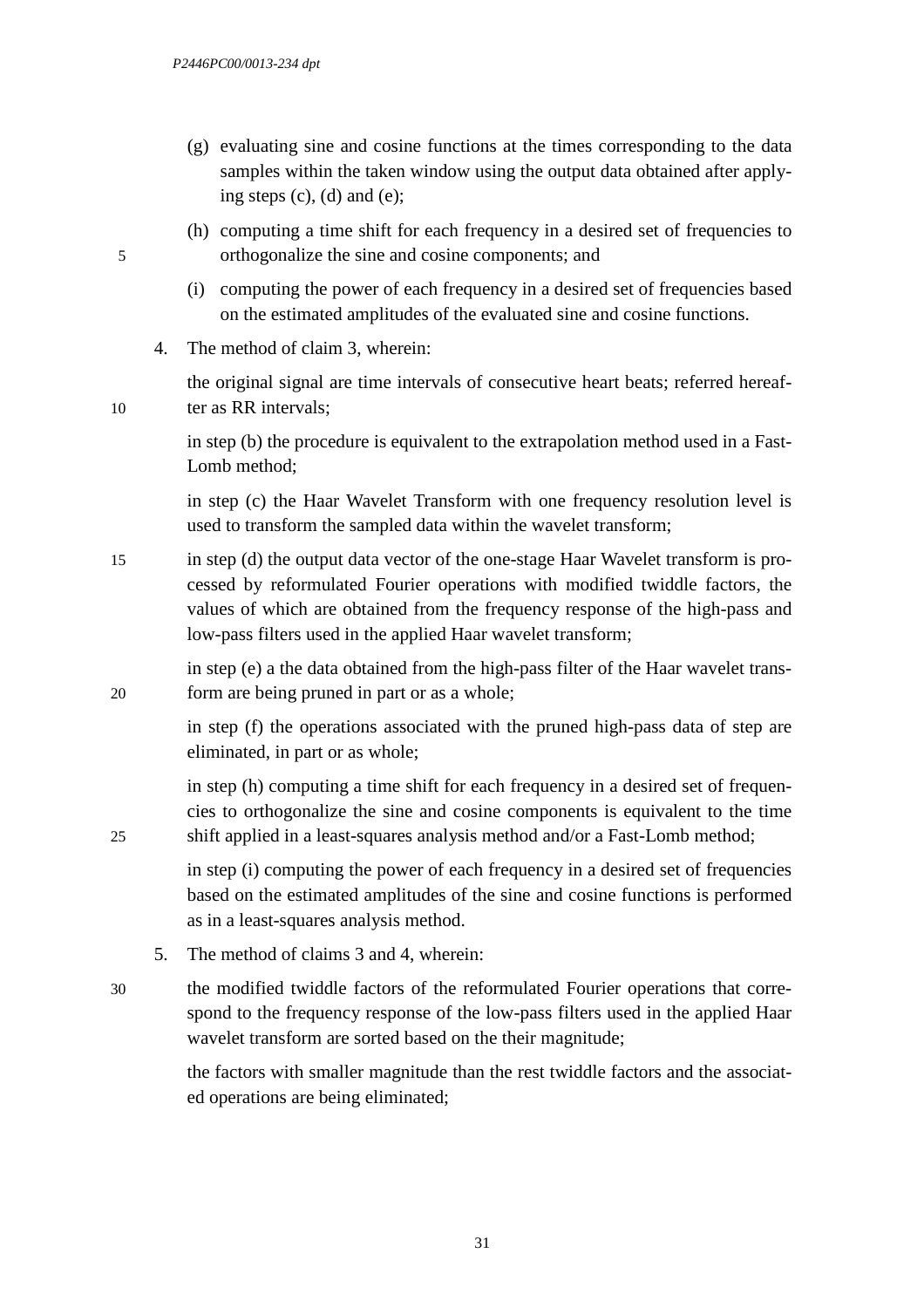- 6. A method of claim 1 for estimating the time-frequency distribution of an original signal which may be non-uniformly spaced with low complexity comprises steps of:
	- (a) recording a signal;
- 5 (b) splitting up the recorded signal into overlapping segments;
	- (c) windowing the overlapping segments;
	- (d) using a sliding window configuration in order to process the data in different time instances;
- (e) applying steps (b) to (i) of claim 3 along with method in claim 4 to compute 10 the frequency spectrum for each segment; and
	- (f) normalizing each processed segment equally by time-averaging the individual spectrum; achieved by applying a de normalizing factor to each processed segment.
- 7. A method of claim 1 for analyzing the frequency or time-frequency spectrum of 15 an original signal which may be non-uniformly spaced within a set of desired frequencies with low complexity comprises steps of:
	- (a) estimating the frequency spectrum or time-frequency as described in claims 3, 4 or 6;
- (b) calculating the ratio between the low frequency power and high frequency 20 power within a set of desired low and high frequencies;
	- (c) comparing the estimated ratio with a threshold value for evaluating various conditions of interest.
	- 8. The method of claim 7, wherein:

the original signal are time intervals of consecutive heart beats;

25 in steps (a), the methods described in claims 3, 4 and/or 6 are applied for estimating the frequency spectrum;

> in step (b) the ratio between the low frequency power and high frequency power within a set of desired low and high frequencies; the desired range being usually 0.04 -0.15 Hz for the low frequencies and 0.15-0.4 Hz for the high frequen-

30 cies;

the differences between the estimated ratio without any pruning and the ratio obtained after applying any pruning described in methods 3, 4 and/or 6 is calculated and used as a quality metric; and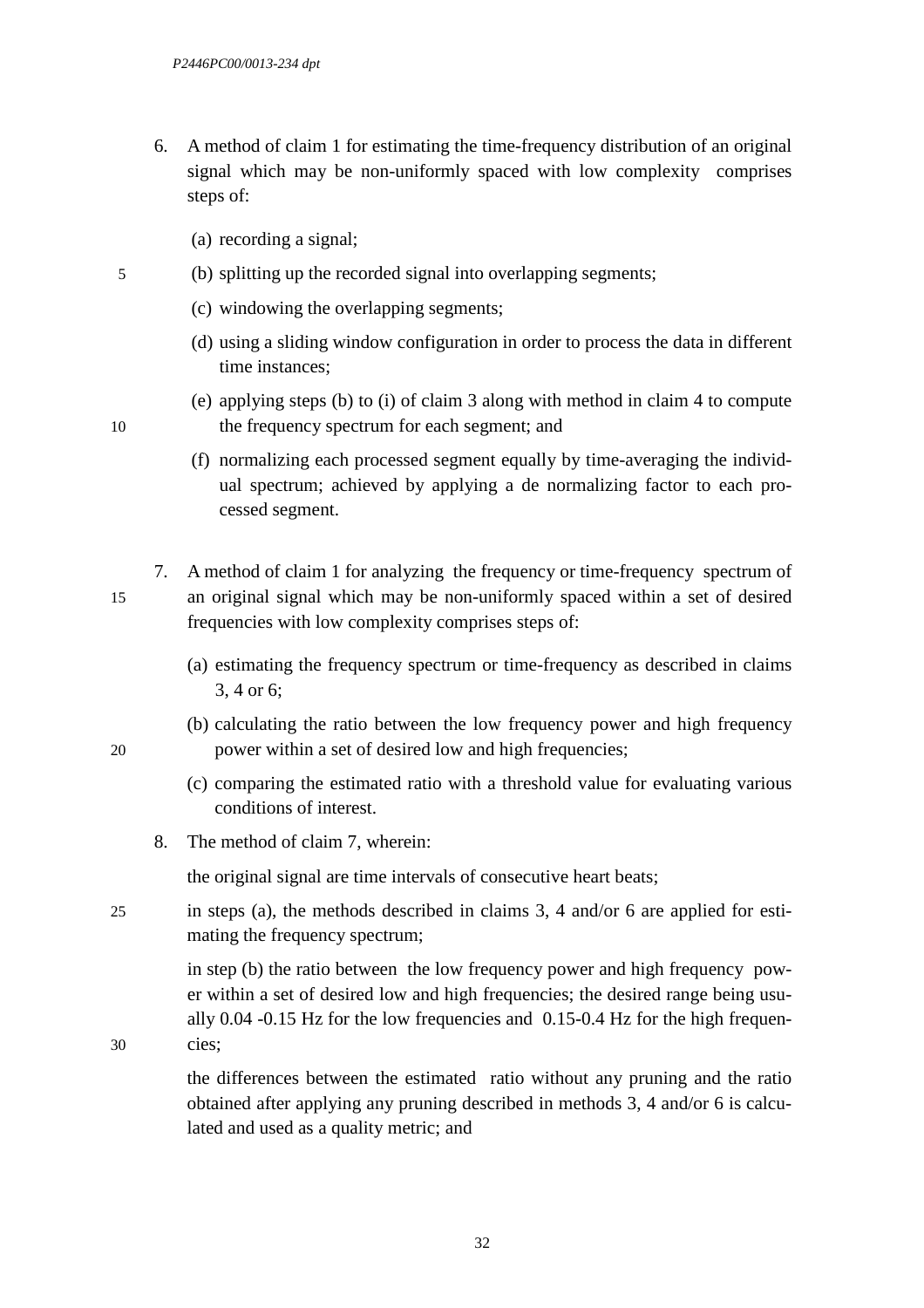in step (c) the ratio is compared with a proper threshold value in order to indicate any cardiac malfunction.

- 9. A method for eliminating operations and pruning data, described in claims 1, 2, 3, 4, 5, 6, 7 and/or 8 dynamically, comprising:
- 5 (a) selecting threshold values based on the differences in the magnitude of the various classes of data in the wavelet domain;
	- (b) selecting threshold values based on the magnitudes of the twiddle factors that correspond to the frequency response of the filters used Wavelet Transform;
- (c) comparing the resulted outputs of the Wavelet Transform with the determined 10 thresholds of step (a) and dropping only those that are less than the determined threshold; and
	- (d) comparing the computed value in the modified Fourier transform with the determined thresholds of step (b) and dropping only those that are less than the determined threshold.
- 15 10. A method for combining the proposed power spectral estimation and analysis described in above claims 3 to 9 with other wavelet based signal analysis and processing tools comprising:
	- (a) sampling the input data within a window;
- (b) decomposing the recorded signals by a wavelet transform through the ap-20 plication of filtering operations into multiple frequency resolution levels representing different classes of data;
	- (c) using the outputs of a preferred frequency resolution level as input to the modified Fourier operations described in above claims;
- (d) estimating the power spectra and /or time frequency distribution as de-25 scribed in claims 3, 4, 6 and/or 7;
	- (e) using the output of the applied wavelet transform for any other signal analysis and processing tool.
	- 11. The method of claim 10, wherein:
- 30 in step (e) the proposed method is combined with the compression of heart rate data, or extraction of heart characteristics using for instance a wavelet based delineation algorithm;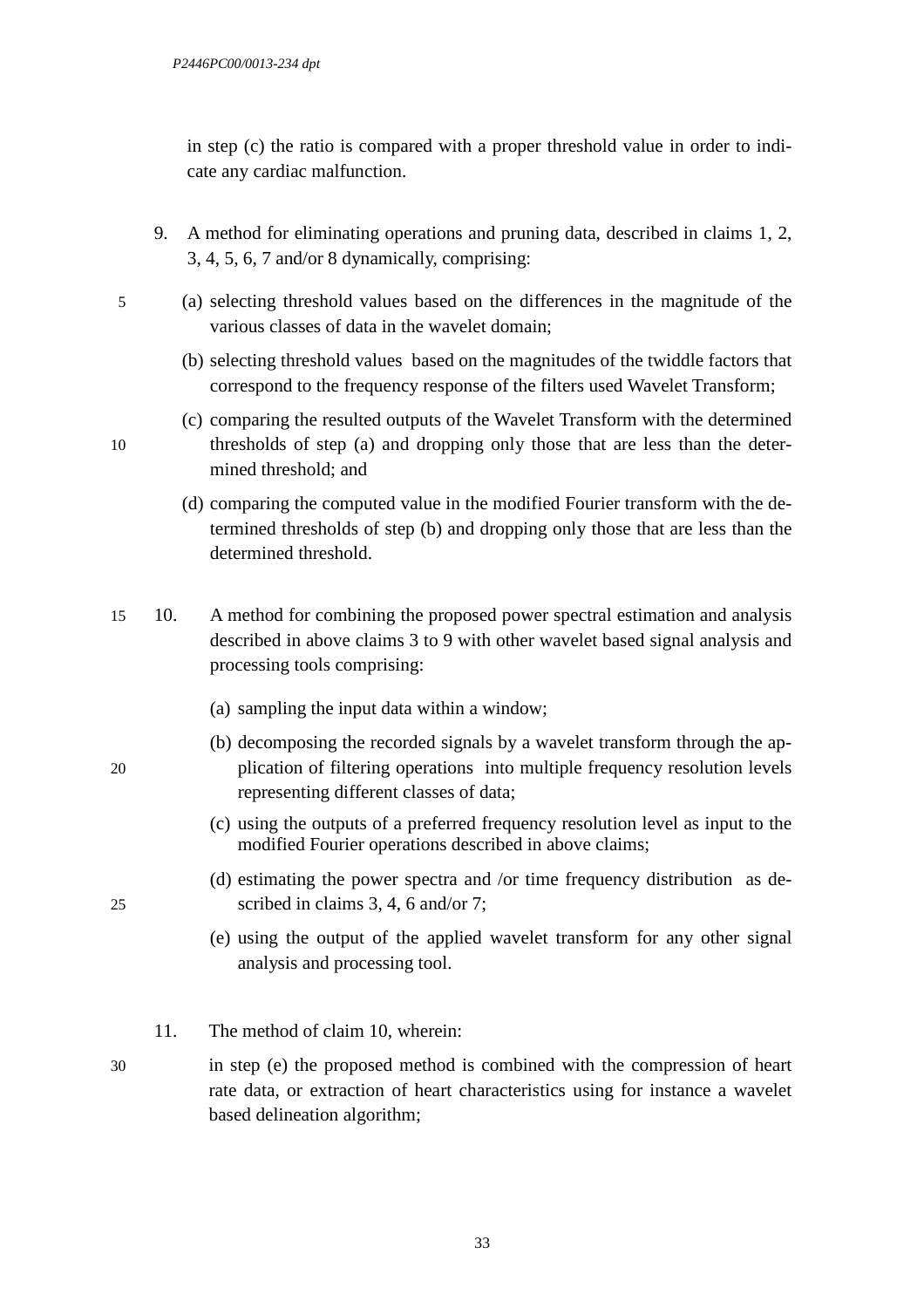any pruning of data or elimination of operation described in claims 1 to 10 could be applied.

- 12. A method for re-using the wavelet stages of other cardiac analysis and pro-5 cessing tools with the spectral analysis methods of claims 10 and/or 11 comprising:
	- (a) evaluating various wavelet basis for delineation of cardiac data and power spectral analysis;
- (b) selecting the wavelet basis that result in large complexity reduction and minor 10 or no loss in output quality of the delineation and spectral analysis algorithms;
	- (c) using the wavelet transform based on the selected basis for performing both delineation and spectral estimation and analysis of the preferred signal.
- 13. A device for estimating and analyzing the spectral density in frequency or 15 time-frequency of cardiac signals comprising:
	- (a) means of recording a signal; which may be non-uniformly spaced;
	- (b) means of normalizing successive measurements within a window of sampled data;
- (c) means of replacing a sampled data value at an arbitrary point by several 20 data values on a regular mesh in such a way that sums over the mesh are an accurate approximation to sums over the original arbitrary point;
- (d) means for transforming the signal consisting of the extrapolated data samples of step (b) within the taken window in the wavelet domain using a wavelet transform; this step decomposes the signal into multiple frequency 25 resolutions representing different classes of data by applying a series of suitable high-pass and low-pass filters based on the used wavelet basis;
- (e) means for processing the output data vector of the applied Wavelet transform by reformulated Fourier operations with modified twiddle factors, the values of which are obtained from the frequency response of the high-pass 30 and low-pass filters used in the applied wavelet transform;
	- (f) means for selecting a threshold value such that the data obtained from the said high-pass filters of the applied wavelet transform are pruned after applying the selected threshold;
- (g) means for eliminating the operations associated with the pruned high-pass 35 data of step (e), in part or as whole;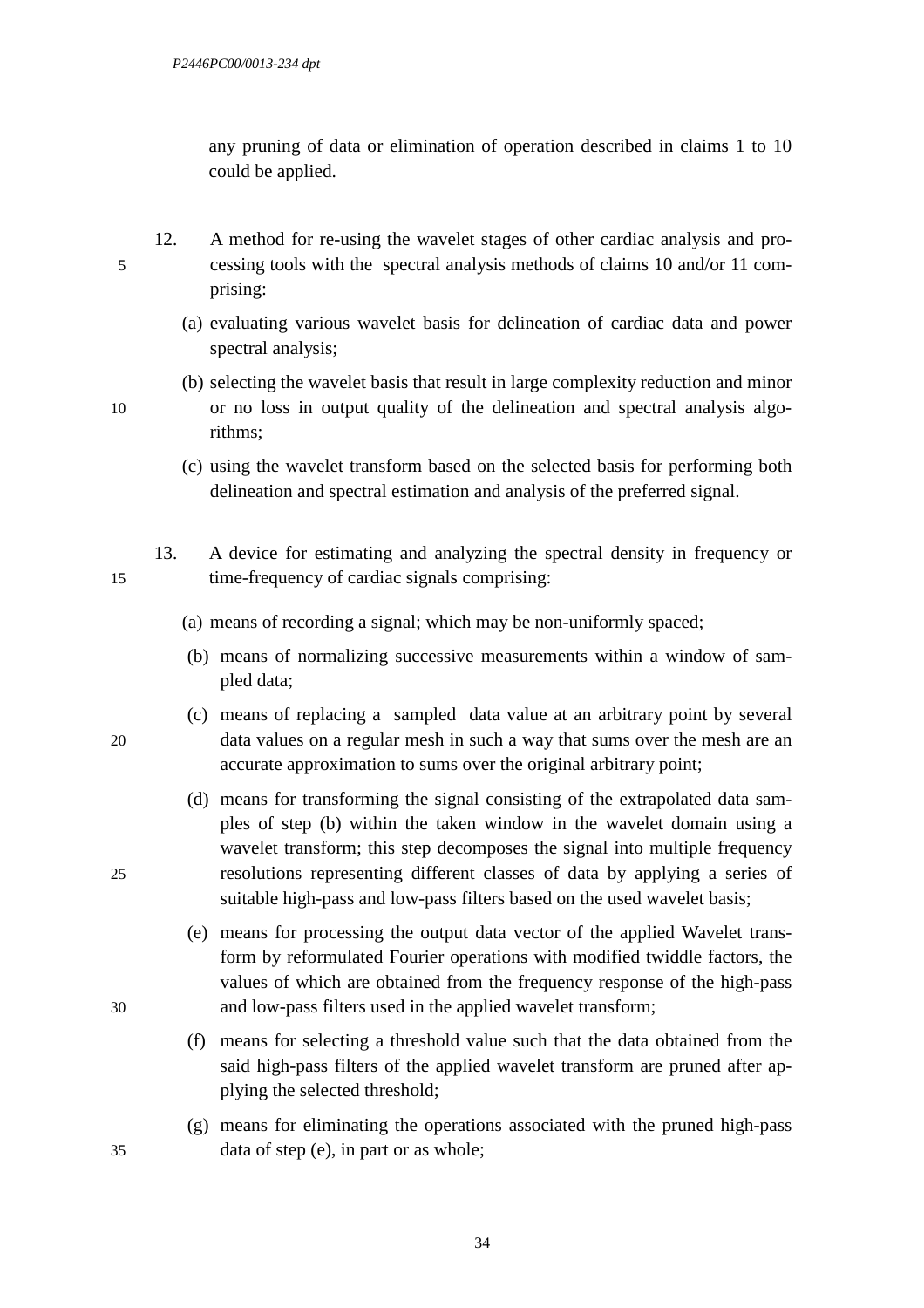- (h) means for evaluating sine and cosine functions at the times corresponding to the data samples within the taken window using the output data obtained after applying steps  $(c)$ ,  $(d)$  and  $(e)$ ;
- (i) means for computing a time shift for each frequency in a desired set of fre-5 quencies to orthogonalize the sine and cosine components; and
	- (j) means for computing the power of each frequency in a desired set of frequencies based on the estimated amplitudes of the sine and cosine functions.
	- 14. The device of claim 13 wherein:

#### 10

the determined threshold values mentioned in claim 13 are stored within registers; and

comparators and multiplexors are used for comparing and pruning and/or eliminating any data and/or associated operation.

#### 15

15. The device of claim 13 and/or 14, further comprising of:

means for analyzing the estimated power of each frequency in a desired set of frequencies for determining any health associated issue.

#### 20

16. The use of the methods from claims 1 to 11 and device from claims 13 to 15 for estimating the power spectral density of a bio-signal with low computational complexity and minor or no quality loss;

analyzing the power of a frequency within a set of desired set of frequencies;

25 and

monitoring and/or discovering any health issue associated with the analyzed frequencies of the processed signal.